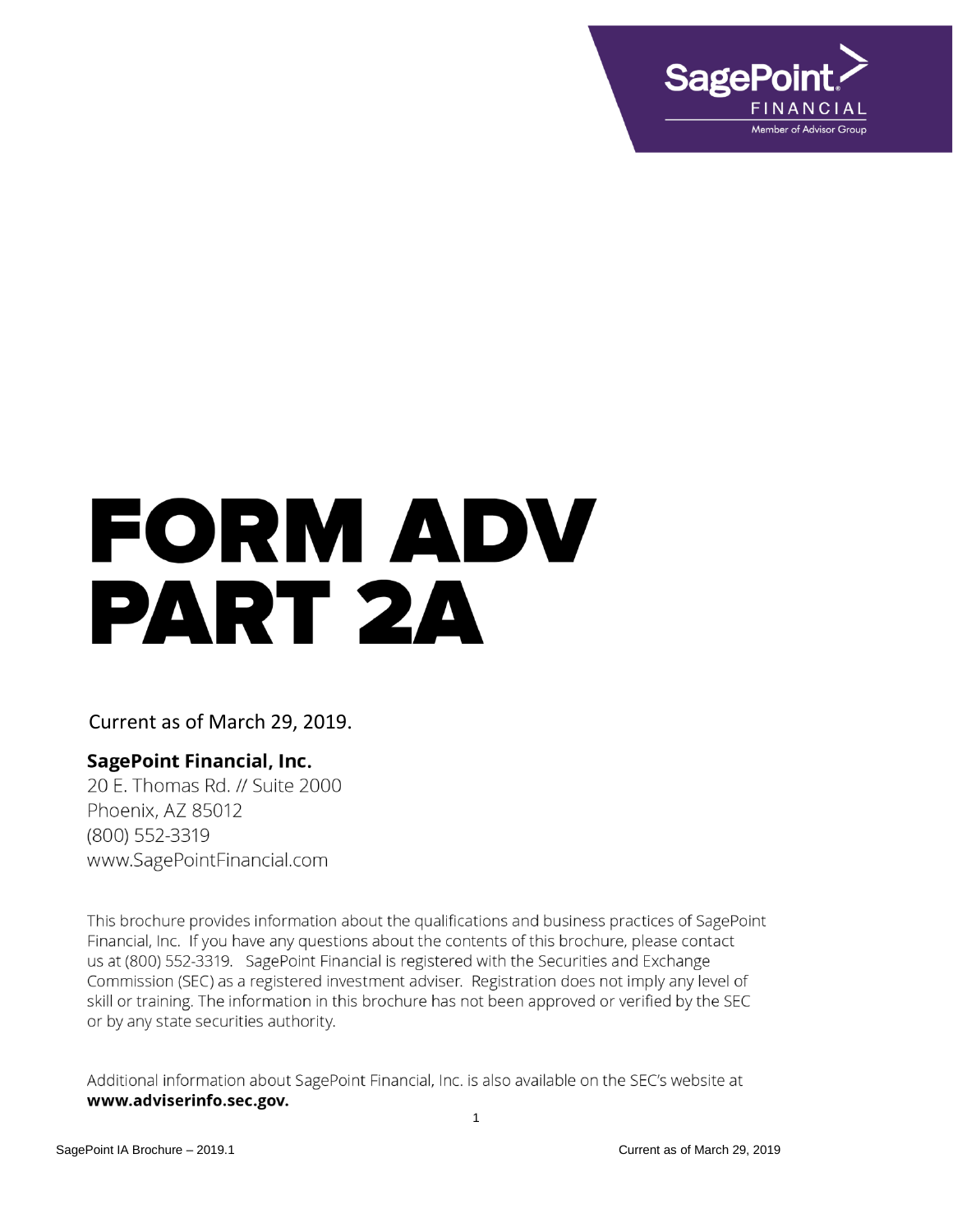## **ITEM 2 - MATERIAL CHANGES**

<span id="page-1-0"></span>This Item discusses only specific material changes that are made to this Brochure and provides clients with a summary of such changes. The last amendment of the SagePoint Financial, Inc. Form ADV, Part 2A, was November 5, 2018. Since the last amendment, SagePoint Financial, Inc. has made material changes to the Form ADV Part 2A as follows:

- Item 4: Advisory Business: Updated to reflect the change of the financial planning service to include consulting services.
- Item 4: Advisory Business: Updated to reflect the Firm's practices, and related conflicts of interest, regarding lending services.
- Item 4: Advisory Business: Updated to reflect the Firm's practices, and related conflicts of interest, regarding margin loans.
- Item 5: Fees and Compensation: Updated to reflect the change of the financial planning service to include consulting services.
- Item 5: Fees and Compensation: Updated to reflect the Firm's practices, and related conflicts of interest, regarding the selection of mutual fund share classes for advisory client accounts.
- Item 8: Methods of Analysis, Investment Strategies and Risk of Loss: The Associated Risks section was updated to reflect the risks associated with illiquid and alternative investments and pledging assets.
- Item 10: Other Financial Industry Activities and Affiliations: Updated to reflect the Firm's practices, and related conflicts of interest, regarding the sale of insurance products by the Firm's Advisory Representatives.
- Item 10: Other Financial Industry Activities and Affiliations: Updated to reflect the Firm's practices, and related conflicts of interest, regarding the outside business activities engaged in by the Firm's Advisory Representatives.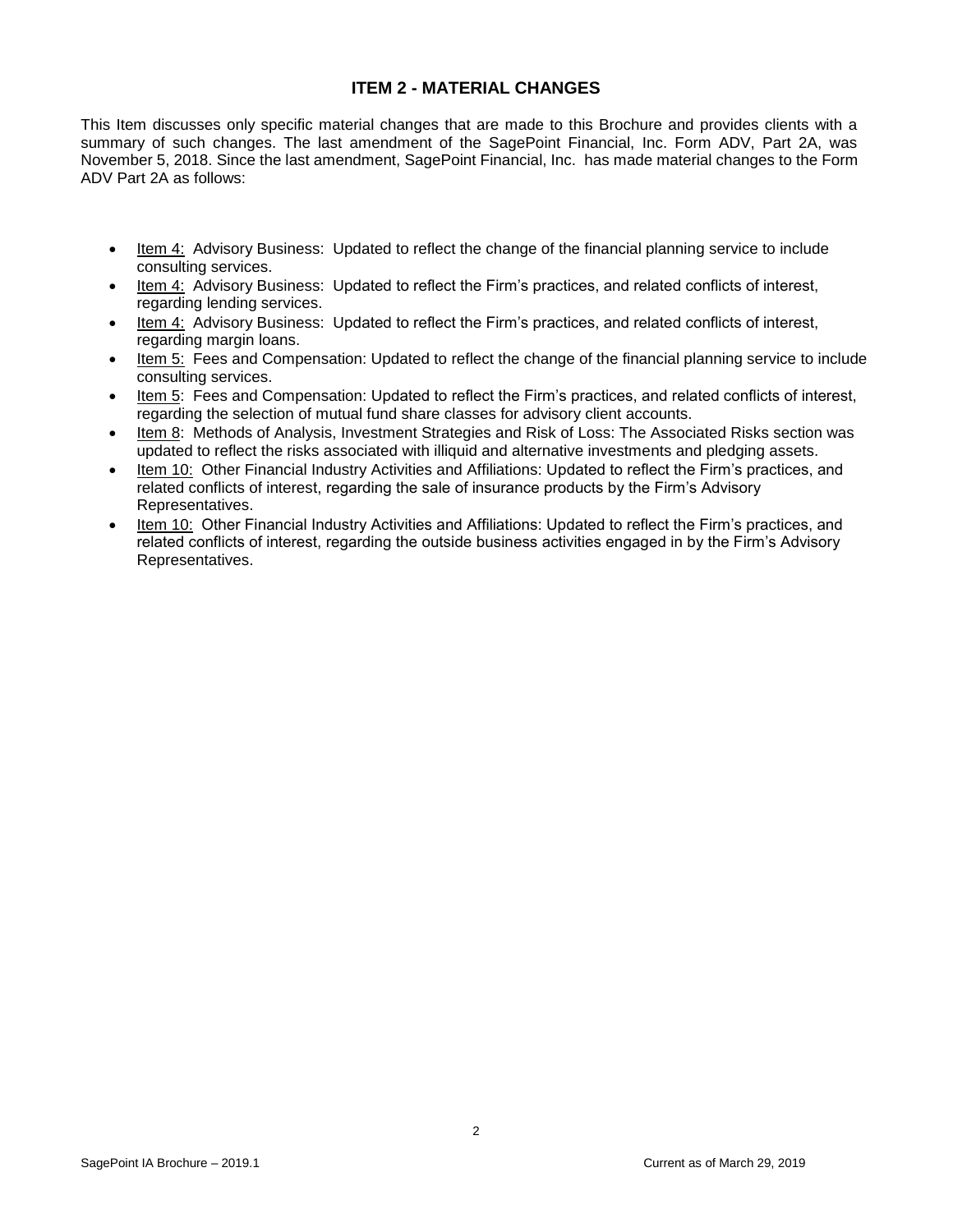#### **Will I receive a brochure every year?**

We may, at any time, update this brochure. Any material changes will either be sent to you as a summary of those changes or, depending on the extent of these changes, you will receive the entire updated brochure.

#### **May I request additional copies of the brochure?**

Absolutely. You may request and receive additional copies of this brochure in one of three ways: Contact your Advisor with whom you are working with.

Download the brochure from the SEC website at www.adviserinfo.gov. Select "investment adviser firm" and type in our Firm name.

Contact the Investment Advisory Compliance Department at 800-552-3319, Fast Track 514.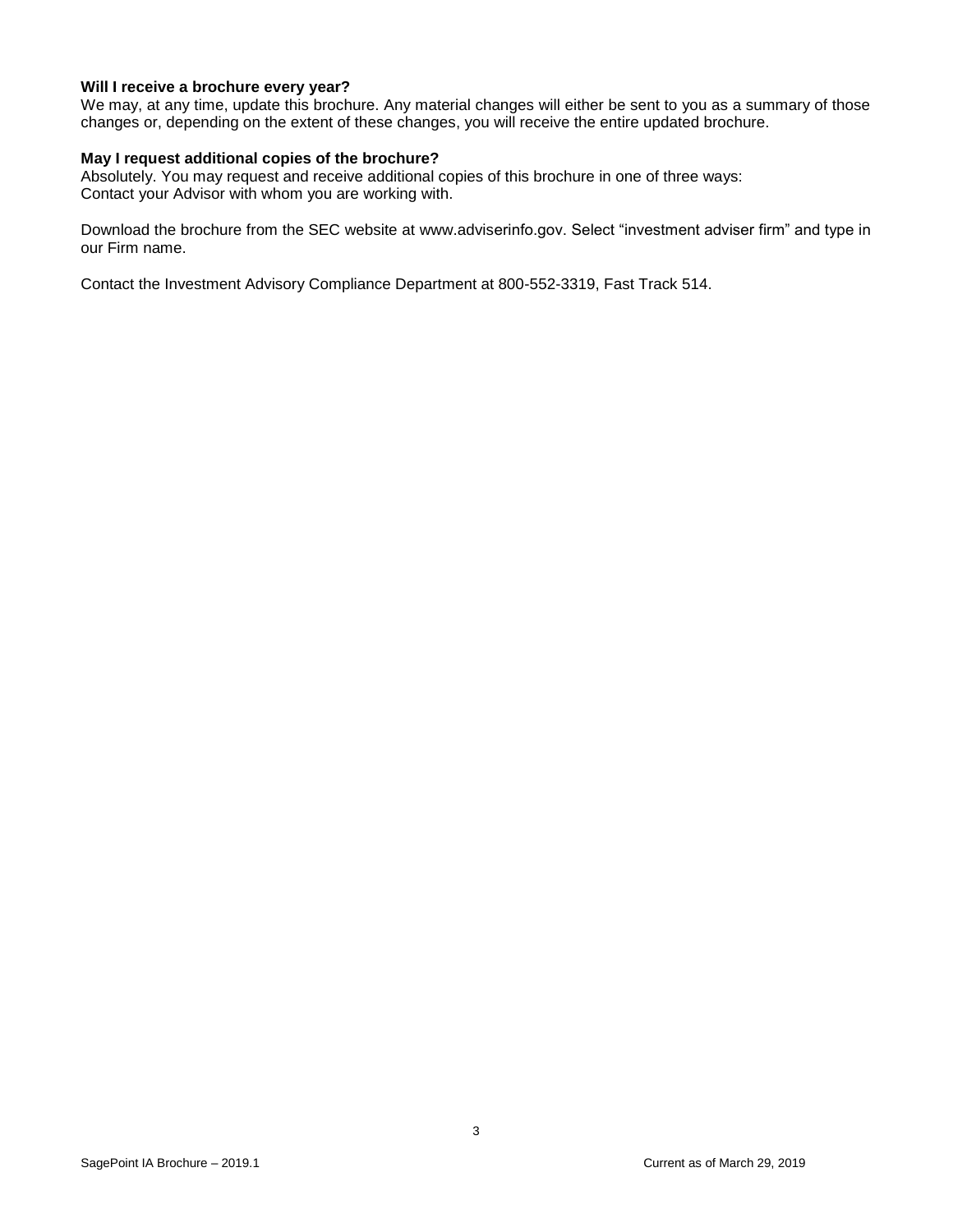# **ITEM 3 - TABLE OF CONTENTS**

<span id="page-3-0"></span>

| VISION2020 WEALTH MANAGEMENT PLATFORM - ADVISOR MANAGED PORTFOLIOS                     |  |
|----------------------------------------------------------------------------------------|--|
| VISION2020 WEALTH MANAGEMENT PLATFORM - GENESIS MODEL PORTFOLIOS PROGRAM 6             |  |
|                                                                                        |  |
|                                                                                        |  |
|                                                                                        |  |
|                                                                                        |  |
|                                                                                        |  |
|                                                                                        |  |
|                                                                                        |  |
| VISION2020 WEALTH MANAGEMENT PLATFORM - ADVISOR MANAGED PORTFOLIOS PROGRAM  12         |  |
| VISION2020 WEALTH MANAGEMENT PLATFORM - GENESIS MODEL PORTFOLIOS PROGRAM  12           |  |
|                                                                                        |  |
|                                                                                        |  |
|                                                                                        |  |
|                                                                                        |  |
|                                                                                        |  |
|                                                                                        |  |
|                                                                                        |  |
|                                                                                        |  |
|                                                                                        |  |
|                                                                                        |  |
| ITEM 8 - METHODS OF ANALYSIS, INVESTMENT STRATEGIES AND RISK OF LOSS 19                |  |
|                                                                                        |  |
|                                                                                        |  |
| ITEM 11- CODE OF ETHICS, PARTICIPATION OR INTEREST IN CLIENT TRANSACTIONS AND PERSONAL |  |
|                                                                                        |  |
|                                                                                        |  |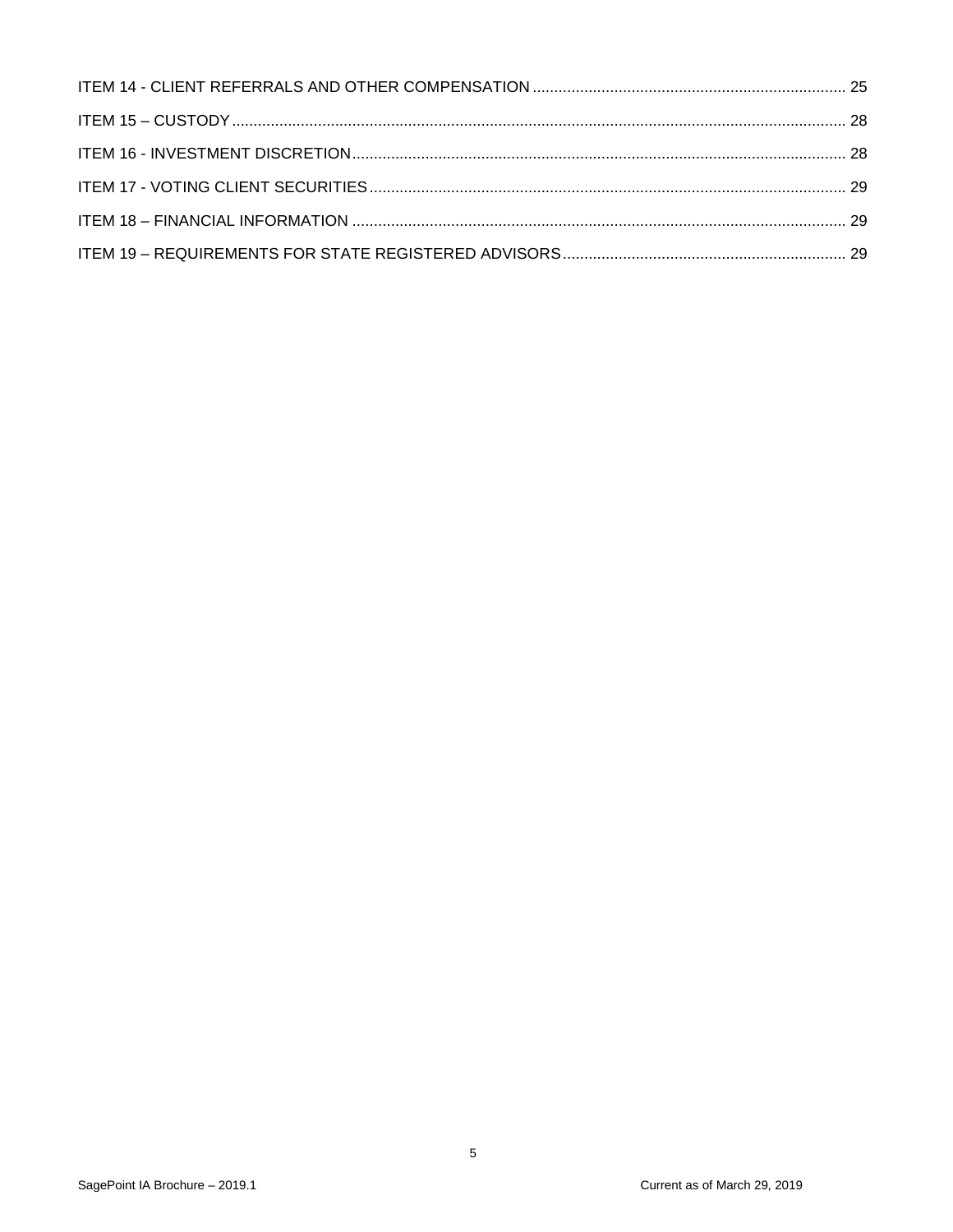## **ITEM 4 - ADVISORY BUSINESS**

<span id="page-5-0"></span>SagePoint Financial, Inc. is registered with the Financial Industry Regulatory Authority ("FINRA") as a broker-dealer engaged in the offer and sale of securities products. SagePoint Financial, Inc. is also registered as an Investment Adviser with the Securities and Exchange Commission ("SEC"), SEC File No. 801-64721, in order to offer investment advisory products and services to its advisory clients. Such services are offered through certain Financial Advisers ("FAs") who have registered as Investment Adviser Representatives ("Advisory Representative"). Registration does not imply a certain level of skill or training. SagePoint Financial, Inc. is a subsidiary of Advisor Group, Inc., a wholly-owned subsidiary of Advisor Group Holdings, Inc., which is owned by a consortium of investors that includes Lightyear Fund III, L.P. (an investment fund affiliated with Lightyear Capital LLC) and PSPIB Lunar Investments Inc. (a wholly-owned vehicle of the Public Sector Pension Investment Board).

SagePoint Financial, Inc. the broker-dealer, will henceforth be referred to as "SagePoint". SagePoint Financial, Inc. the Registered Investment Adviser, will henceforth be referred to as "we", "us", "our" or the "Firm".

SagePoint Financial, Inc., an independent broker-dealer, has built a strong reputation within the Financial Services Industry through its open-architecture model and commitment to technology and service.

We have been an SEC Registered Investment Adviser since 2005 and manage, as of 12/31/18, \$5,337,817,843 of assets on a discretionary basis and \$2,650,400,016 on a non-discretionary basis.

Each of our Advisory Representatives is permitted to offer all or any combination of the advisory programs described below to our clients ("you" or "your").

## <span id="page-5-1"></span>**VISION2020 WEALTH MANAGEMENT PLATFORM – ADVISOR MANAGED PORTFOLIOS**

The Wealth Management Platform – Advisor Managed Portfolios Program ("Advisor Managed Portfolios") provides comprehensive investment management of your assets through the application of asset allocation planning software as well as the provision of execution, clearing and custodial services through Pershing, LLC ("Pershing") or, on a limited basis National Financial Services, Inc. ("NFS").

Advisor Managed Portfolios provides risk tolerance assessment, efficient frontier plotting, fund profiling and performance data, and portfolio optimization and re-balancing tools. Utilizing these tools, and based on your responses to a risk tolerance questionnaire ("Questionnaire") and discussions that we have together regarding, among other things, investment objective, risk tolerance, investment time horizon, account restrictions, and overall financial situation, we construct a portfolio of investments for you. Your Advisory Representative has the option to allocate your portfolio amongst a mix of stocks, bonds, options, exchange-traded funds, mutual funds and other securities ("Program Investments") which are based on your investment goals, objectives, and risk tolerance.

Each portfolio is designed to meet your individual needs, stated goals and objectives. Additionally, you have the opportunity to place reasonable restrictions on the types of investments to be held in the portfolio.

For further Advisor Managed Portfolios details, please see the Advisor Managed Portfolios Wrap Fee Program Brochure. We provide this brochure to you prior to or concurrent with your enrollment in Advisor Managed Portfolios. Please read it thoroughly before investing.

#### <span id="page-5-2"></span>**VISION2020 WEALTH MANAGEMENT PLATFORM – GENESIS MODEL PORTFOLIOS PROGRAM**

The Wealth Management Platform – Genesis Model Portfolios Program ("Model Program") offers you managed asset allocation models ("Asset Allocation Models") of mutual funds, exchange traded funds ("ETFs"), or a combination thereof, diversified across various investment styles and strategies. The Asset Allocation Models are constructed by managers ("Program Managers") such as BlackRock Investment Management, LLC and Vanguard Advisers, Inc. The Model Program is a Wrap Account program that offers these advisory services along with brokerage and custodial services for a single, annual, asset-based advisory fee.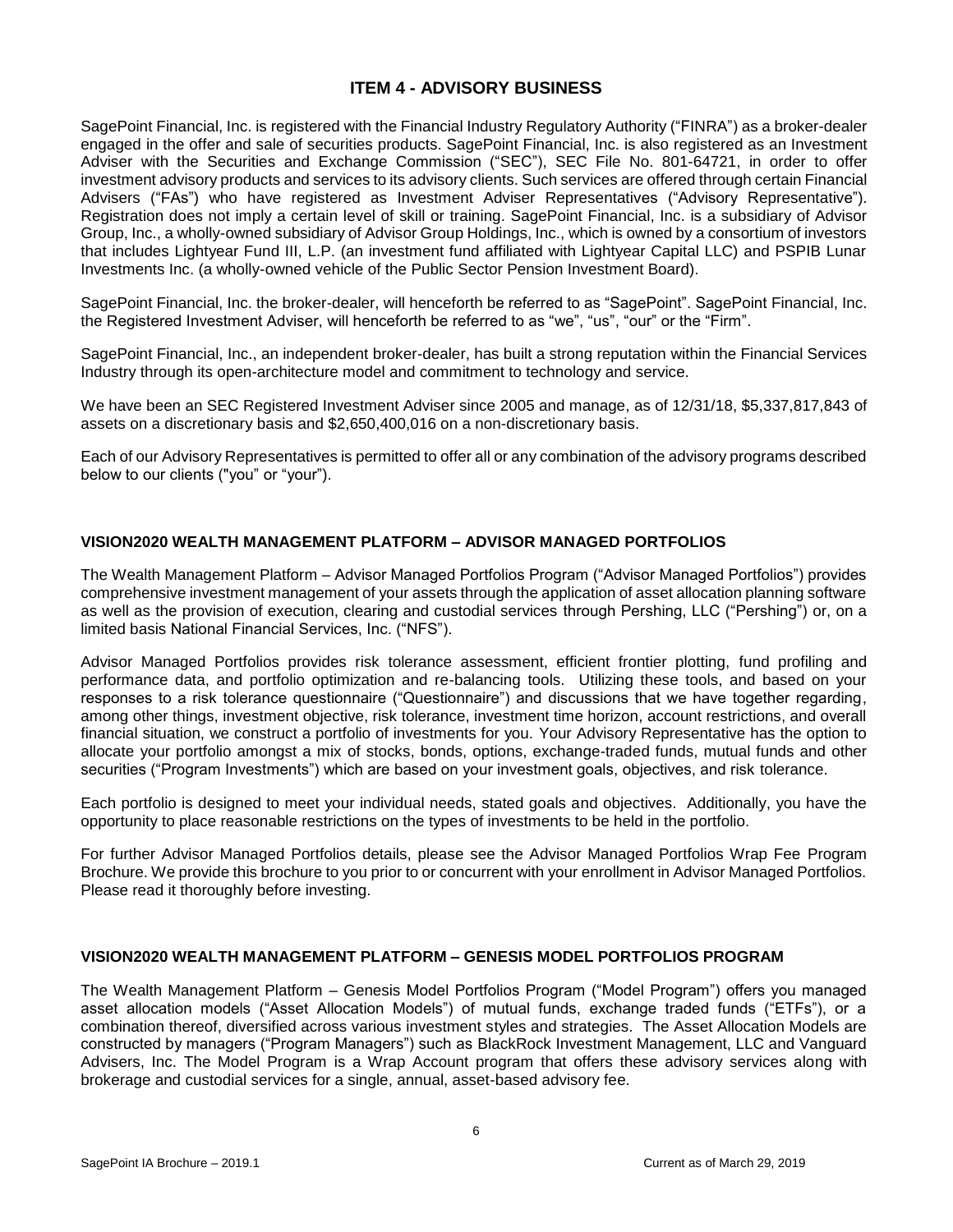Based upon your risk tolerance, the Model Program utilizes a system that selects a specific Asset Allocation Model. After the Asset Allocation Model is chosen, we, with the assistance of the Model Program sponsor, will open a Model Program account. Your assets will be invested in the specific investments contained within the recommended Asset Allocation Model. You have the opportunity to place reasonable restrictions on investments held within the Model Program account.

For further Model Program details, including a full list of Program Managers, please see the Model Program Wrap Fee Program Brochure. We provide this brochure to you prior to or concurrent with your enrollment in the Model Program. Please read it thoroughly before investing.

#### <span id="page-6-0"></span>**VISION2020 WEALTH MANAGEMENT PLATFORM – SMA AND UMA PROGRAM**

The Wealth Management Platform – SMA and UMA Account Program ("Wealth Managed Account Program" or "WMAP") provides you with the opportunity to invest your assets across multiple investment strategies and asset classes by implementing an asset allocation strategy. WMAP is a Wrap Account program that offers these advisory services along with brokerage and custodial services for a single, annual, asset-based advisory fee.

We will present you with a WMAP asset allocation model ("WMAP Model") for your approval which will consist of: 1) third party money managers ("WMAP Managers") who will manage your WMAP account according to a particular equity or fixed income model or strategy, or 2) no-load mutual funds ("Funds"), or 3) ETF or any combination thereof (individually or collectively, "WMAP Investments"). WMAP Investments will be managed according to the selected WMAP Model. WMAP Investments are held within a separately managed account or a series of separately managed accounts (collectively, "SMA Account") or in one, unified managed account ("UMA Account").

We will suggest a WMAP Model to you based on your responses to a Questionnaire and discussion that we have together regarding among other things, investment objective, risk tolerance, investment time horizon, account restrictions, and overall financial situation. In addition, you have the opportunity to place reasonable restrictions on investments held within your WMAP account.

For further WMAP details, please see the WMAP Wrap Fee Program Brochure. We provide this brochure to you prior to or concurrent with your enrollment in WMAP. Please read it thoroughly before investing.

#### <span id="page-6-1"></span>**THIRD PARTY ADVISORY SERVICES**

We can also offer you the services of various third party money managers ("Third-Party Money Managers" or "TPMMs") for the provision of certain investment advisory programs including mutual fund wrap and separately managed account programs. In doing so, we normally act in a "co-advisory" capacity. SagePoint does not serve as broker-dealer for your Third-Party Money Manager account.

When acting in a co-advisory capacity, SagePoint and the Third-Party Money Manager are jointly responsible for the ongoing management of your account. In connection with this arrangement, your Advisory Representative will provide assistance in the selection and ongoing monitoring of a particular Third-Party Money Manager. Factors we consider in the selection of a particular Third-Party Money Manager include, but are not limited to: i) our assessment of a particular Third-Party Money Manager; ii) your risk tolerance, goals, objectives and restrictions, as well as investment experience; and iii) the assets you have available for investment.

In addition to the advisory relationship that you will have with these Third-Party Money Managers, you will also enter into an advisory relationship with us by signing our client agreement.

If you are interested in learning more about these services, please note that a complete description of the programs, services, fees, payment structure and termination features are available via the applicable Third-Party Money Manager's disclosure brochures, investment advisory contracts, and account opening documents.

You should know that the services provided by us through the use of Third-Party Money Managers are under certain conditions directly offered by them to you. The fees charged by Third-Party Money Managers who offer their programs directly to you may be more or less than the combined fees charged by the Third Party Money Manager and us for our participation in the investment programs.

In limited circumstances, an Advisory Representative may act purely in a solicitor capacity when referring you to a TPMM. When acting as a solicitor for the TPMM program, the Firm and your Advisory Representative do not provide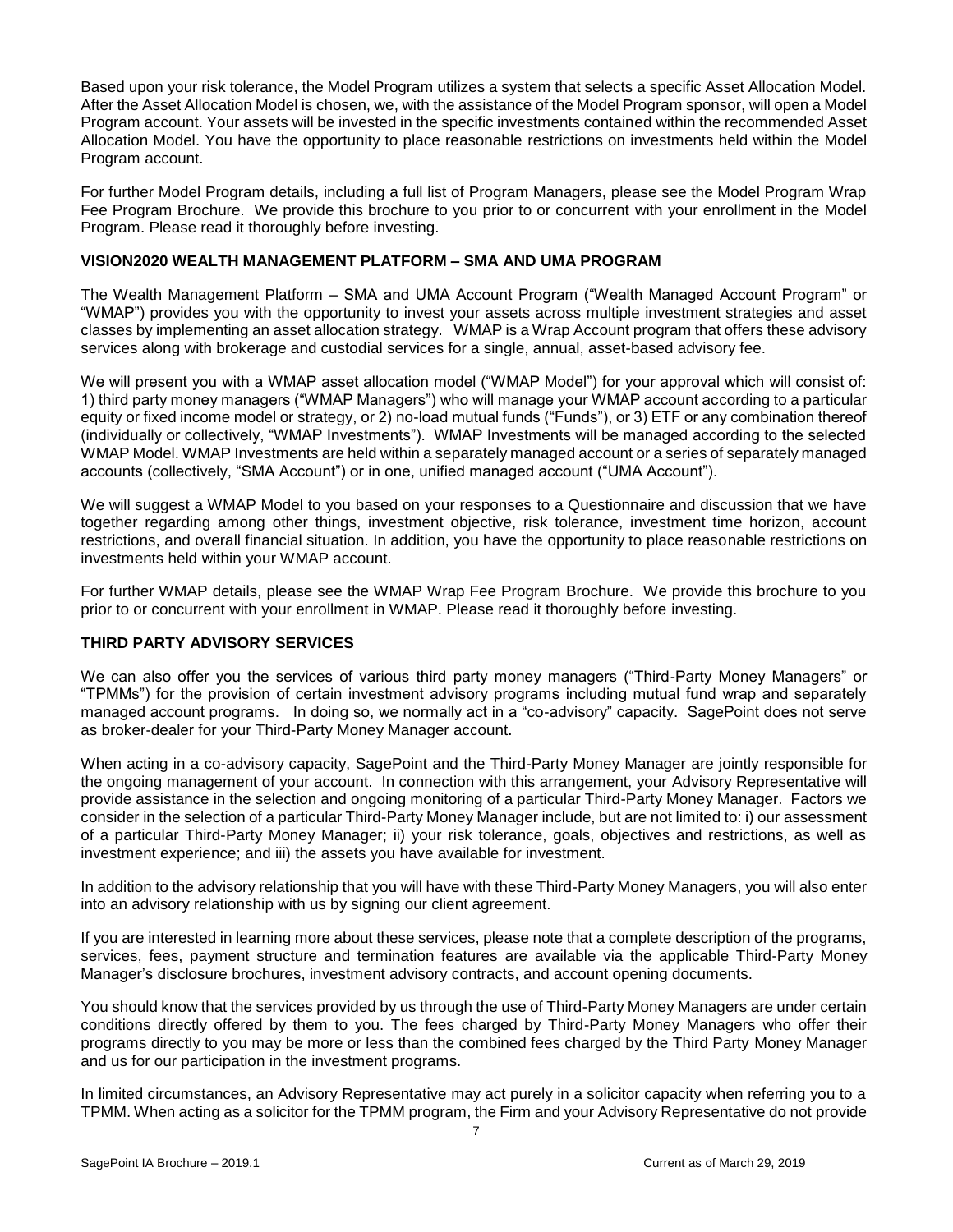advisory services in relation to the TPMM program. Instead, your Advisor will assist you in selecting one or more TPMM programs believed to be suitable for you based on your stated financial situation, investment objectives, and financial goals. The TPMM will be responsible for assessing the suitability of their products against your risk profile and are compensated for referring you to the TPMM program. This compensation generally takes the form of the TPMM sharing a percentage of the advisory fee you pay to the TPMM. When we act as a solicitor for a TPMM program, you will receive a written solicitor disclosure statement describing the nature of our relationship with the TPMM program, if any; the terms of our compensation arrangement with the TPMM program, including a description of the compensation that we will receive for referring you to the TPMM program. Please consult the applicable Third-Party Money Manager's agreement for further information.

#### <span id="page-7-0"></span>**FINANCIAL PLANNING**

We can provide you with a Financial Plan that will include a review of your financial circumstances, financial goals and a written report based on an evaluation and analysis of information you provide. This information normally would cover a review of your personal financial situation, including but not limited to present and anticipated assets, liabilities, cash flow, financial goals, objectives, risk tolerance and time horizon. We may also create additional analyses and work with and advise you as to the rearrangement of cash flow in order to fund certain long-term objectives such as buying a house, planning for college, retirement, etc.

The plan developed for you will usually include general recommendations for a course of activity or specific actions to be taken by you. For example, recommendations may be made that you obtain insurance or revise existing coverage, establish an individual retirement account, increase or decrease funds held in savings accounts or invest funds in securities. We may refer you to an accountant or attorney for development of tax or estate plans.

We do not render legal, tax or accounting advice or prepare any legal documents for you. Your personal attorney will be solely responsible for providing legal advice, legal opinions, legal determinations and legal documents. Your personal tax adviser or accountant will be solely responsible for any tax or accounting services provided to you.

#### **CONSULTING SERVICES**

In addition to financial planning, we can provide you with consultation on various financial topics to address your specific needs and objectives. Your Advisory Representative will analyze your current financial situation and investment goals and present strategies and recommendations to help you attain those goals. Consulting services, while similar to traditional financial planning, provide you with several distinct services which are listed below:

- Budget Planning
- Business Succession Planning
- Cash Flow Analysis
- Charitable Planning
- Debt Management
- Divorce Transition Planning
- Education Funding Planning
- Estate Planning Review
- Major Purchase Planning
- Special Needs Planning

Consulting services, which are offered on a non-discretionary basis, can be narrow in scope and may not take into consideration all areas of a client's financial situation. Consulting services provided should not be construed as investment advice.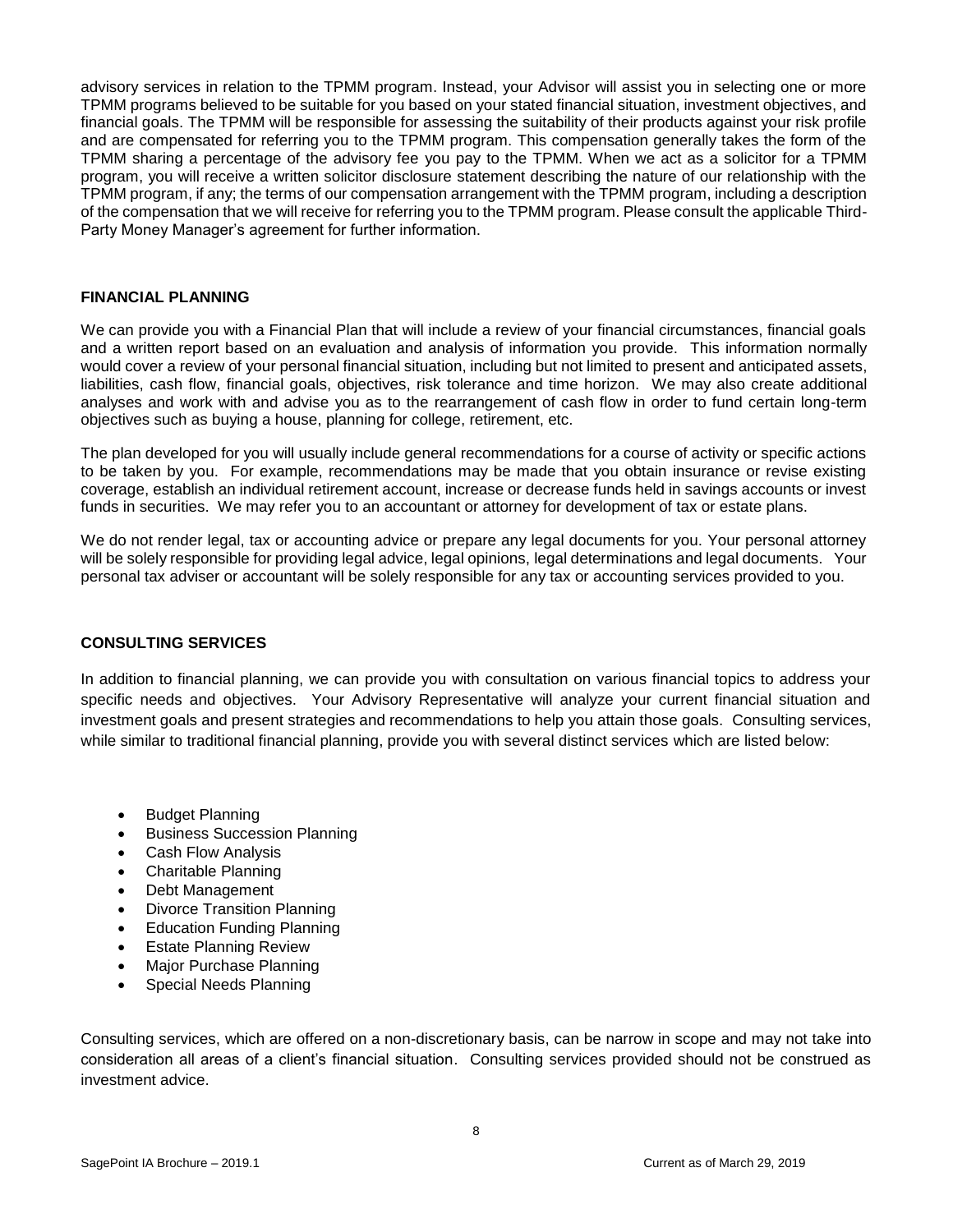#### <span id="page-8-0"></span>**NON-DISCRETIONARY INVESTMENT ADVISORY SERVICES**

Non-Discretionary Investment Advisory Services ("Non-Discretionary Services") are available on a one-time, ongoing, or periodic basis for one or more of the following Non-Discretionary Services.

#### 1. Investment Portfolio Monitoring

We will monitor your portfolio(s) and provide investment advice on a non-discretionary basis to you through mail, phone or email communication. Investment advice is provided on any or all of the following: asset allocation, investment portfolio construction, investment selection, investment adviser retention or other services as agreed upon by both parties.

#### 2. Other Services

We are also available for the following non-discretionary advisory services:

- Financial Counseling We will include assistance to you in designing personal financial goals and objectives, as well as, recommendations regarding the allocation of present financial resources among different types of assets.
- Review of Accounts We will perform an annual review and consultation of your account. Such review and consultation typically contains advice regarding recommended changes to your investments and recommendations for implementation of proposed changes.
- Securities Research We will provide research and advice regarding specific securities, industries or markets.

We are not qualified to, and do not render legal, tax or accounting advice or prepare any legal documents for you unless our Advisory Representative is duly licensed as an attorney or accountant in your state of residence. Your personal attorney will be solely responsible for providing legal advice, legal opinions, legal determinations and legal documents. Your personal tax adviser or accountant will be solely responsible for any tax or accounting services provided to you.

If you receive Non-Discretionary Advisory services, you may purchase securities or insurance products offered through us pursuant to a plan or consultation. Advisory Representatives typically receive commissions as Registered Representatives of SagePoint or insurance agents in connection with such transactions. Thus, in these circumstances Advisory Representatives will have a conflict of interest when providing these services because they would likely receive additional compensation if you choose to execute transactions through them in this capacity. The Advisory Representative and SagePoint will also be additionally compensated if you choose to implement recommendations by retaining the Advisory Representative to provide other investment advisory products or services. You are under no obligation to purchase products or services recommended by us or our Advisory Representatives.

#### <span id="page-8-1"></span>**RETIREMENT PLAN CONSULTING SERVICES**

We offer retirement consulting services to employee benefit plans (collectively, "Plans") and their fiduciaries. The services are designed to assist the plan sponsor (the "Company") in meeting its management and fiduciary obligations to the plan under the Employee Retirement Income Security Act ("ERISA"). Retirement consulting services are provided pursuant to a retirement plan consulting services agreement, and will consist of general or specific advice, that includes services other than investment advisory services. Retirement plan consulting services include one or more of the following:

- **1. Plan Set Up**: Your Advisory Representative will assist you with the initial set up of a new Plan on a recordkeeping platform.
- **2. Plan Conversion**: Your Advisory Representative will assist you with converting a Plan from an existing record-keeping platform to a new record-keeping platform.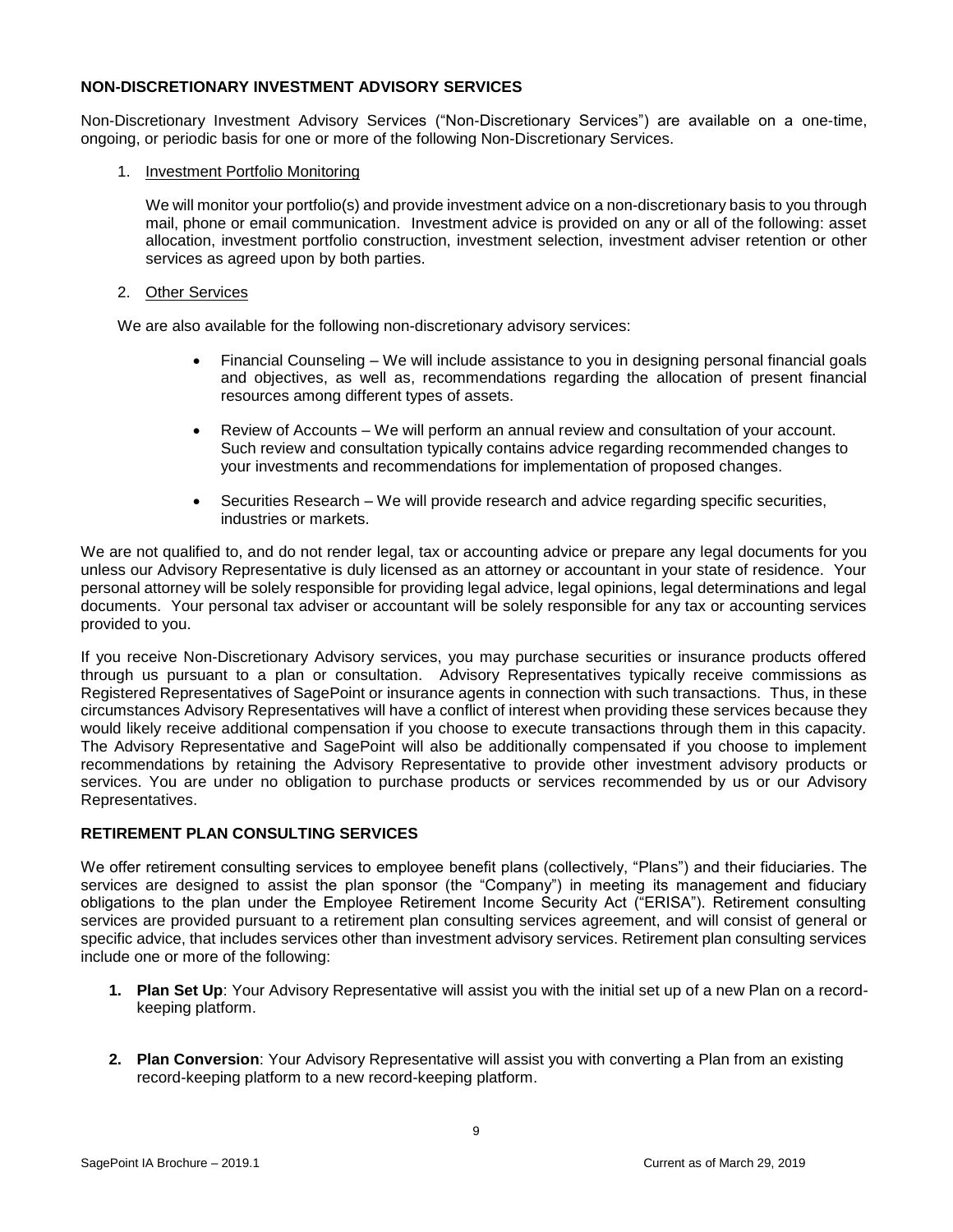- **3. Recommend and monitor investment options**: Your Advisory Representative will assist you by periodically reviewing (at least annually) the investment options of the Plan's investment menu and, when warranted, recommend possible change in investment option(s).
- **4. Plan Performance Review**: Your Advisory Representative will assist you by conducting a periodic review (at least annually) to assist you with determining whether the terms of the Plan and the design are meeting your needs and those of the Plan's participants.
- **5. Benchmarking of the platform, fees and services**: Your Advisory Representative will assist you by periodically reviewing and benchmarking the Plan's fees, services and investments.
- **6. Plan Compliance Review**: Your Advisory Representative will conduct a periodic review (at least annually) of specific Plan items as determined by the Plan and advise the Plan whether it is operating in accordance with Plan documents and applicable provisions of ERISA as it relates to the specific items.
- **7. Participant Education Services:** Your Advisory Representative will coordinate and/or conduct periodic investment, enrollment and/or retirement education meetings for Plan participants as determined by the Plan.
- **8. Self-Directed Brokerage Account ("SDBA") Education**: Your Advisory Representative will, to the extent directed by the Responsible Plan Fiduciary, conduct periodic employee investment education meetings with respect to implementing trades through the SDBA.

The Company may also engage us to provide a review of executive benefits, for separate compensation.

We will determine with the Company in advance the scope of services to be performed and the fees for all requested services. Prior to engaging us to provide consulting services, the Company will be required to enter into a written agreement with us setting forth the terms and conditions of the engagement, describing the scope of the services to be provided, and the relevant fees and fee paying arrangements. The services outlined above that we provide are explained in more detail in the written agreement. We will also provide additional disclosures about our services and fees, where required by ERISA.

When we perform the agreed upon services, we will not be required to verify the accuracy or consistency of any information received from the Company.

We will serve in a non-discretionary ERISA fiduciary capacity with respect to some but not all of the services that we provide which will be further explained in the written agreement we sign with the Company. The Company is always free to seek independent advice about the appropriateness of any recommendations made by us.

#### **Other Services**

In addition to the retirement plan consulting services referenced above, some clients may be allowed to maintain current retirement plan consulting services that were previously offered. Please refer to the Retirement Plan Consulting Services Agreement for the initial service chosen for your account.

#### **LENDING SERVICES**

#### **Securities Backed Line of Credit (SBLOC) / Non-Purpose Loans**

The Firm may offer you SBLOCs offered through participating third party banks. SBLOCs are loans whereby an investor borrows against the assets in their investment portfolio without having to liquidate these securities. These loans require monthly interest-only payments, and the loan remains outstanding until it is re-payed. SBLOCs are

10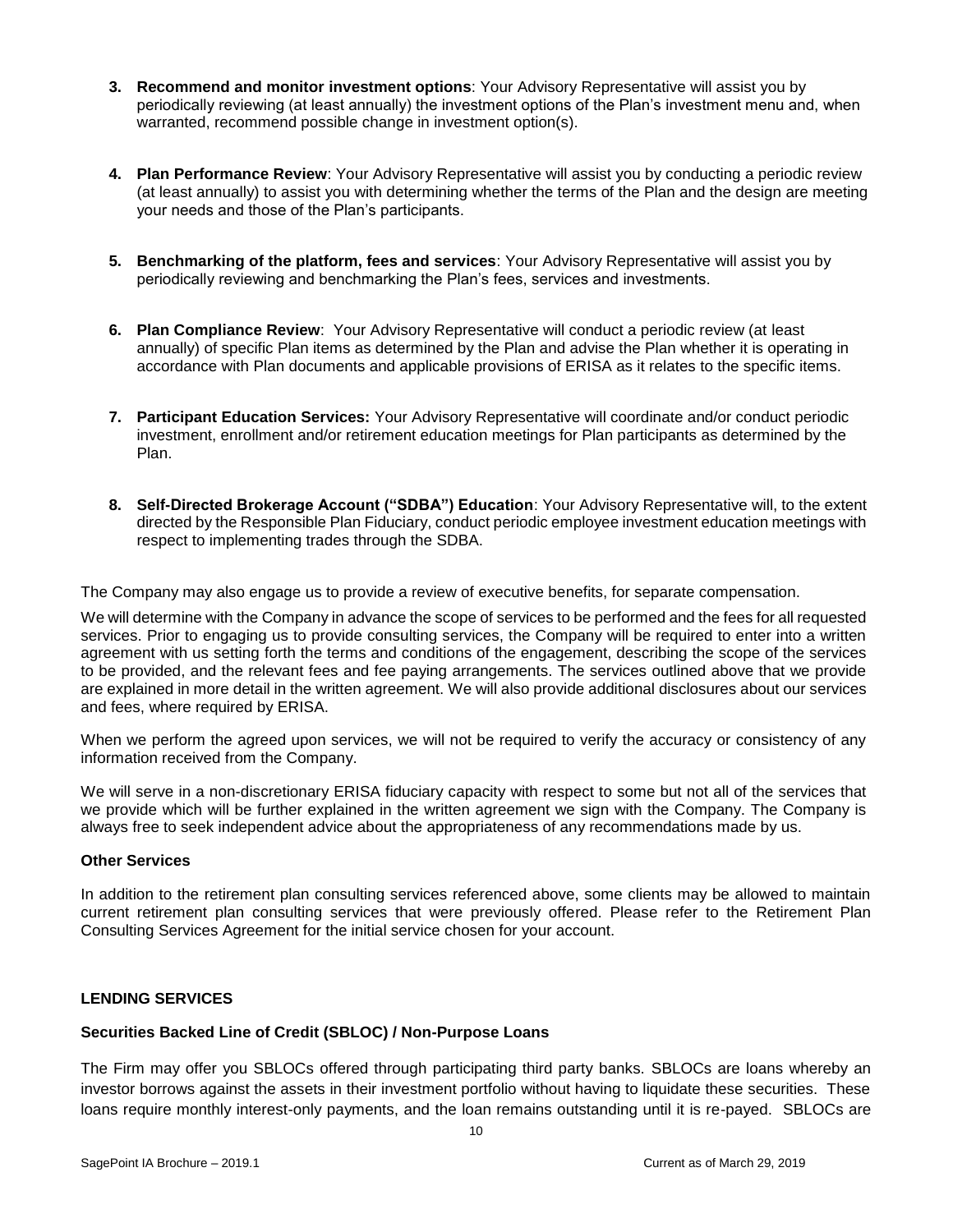non-purpose loans, which means the loan proceeds can be used for almost anything except the proceeds may not be used to purchase or trade securities.

An SBLOC may allow you to avoid potential capital gains taxes because you don't have to liquidate securities for access to funds. You might also be able to continue to receive the benefits of your holdings, like dividends, interest and appreciation. However, as with virtually every financial product, SBLOCs have risks and downsides. For instance, if the value of the securities you pledge as collateral decreases, you may need to come up with extra money fast, or your positions could be liquidated.

The Firm receives third party compensation from participants banks based on the amount of the outstanding loans. This compensation is a conflict of interest to the firm because there is a financial incentive for the client to maintain outstanding loans through the program. However, the firm does not share this compensation with its IARs. The Firm and its IARs interest in continuing to receive investment advisory fees gives it an incentive to recommend that clients borrow money rather than liquidating some of their assets managed by the Firm, when it could be in a client's best interest to seal such assets instead of using them as collateral for a loan,

Prior to establishing a SBLOC, you should carefully review the disclosure form provided by the Firm.

#### **MARGIN LOANS**

AS a broker-dealer, SagePoint can loan you money against the value of certain stocks, bonds and mutual funds in your portfolio. That borrowed money is called a margin loan and can be used to purchase additional securities or to meet short-term financial needs. Margin loans are not available in retirement or custodial accounts. There's no set repayment schedule with a margin loan—monthly interest charges accrue to the account, and principal may be repayed at the borrower's convenience.

Margin can be profitable when stocks increase in value. However, the magnifying effect works the other way as well. The marginable investments in the portfolio provide the collateral for the margin loan. While the value of that collateral fluctuates according to the market, the amount borrowed stays the same. If the value of the stock's decline to the point where they no longer meet the minimum equity requirements, there will be a margin call. When this happens, the firm will ask that more cash or marginable securities be deposited into the account to meet the minimum equity requirement or it may sell securities in the account as needed. Please remember:

- Margin loans increase the accounts level of market risk:
- The firm may initiate the sale of any security in the account without contact the account owner, to meet the margin call; and
- Account owners are not entitled to an extension of time on a margin call.

The Firm has a conflict of interest of interest in recommending you an SBLOC because it receives a portion of the interest charged on the loan. This conflict is mitigated since your IAR is not compensated on margin loan balances.

#### **Please refer to your margin agreement for additional details regarding your margin loan.**

#### <span id="page-10-0"></span>**SEMINARS**

Our Advisory Representatives are permitted to hold investment-related seminars and/or educational events to existing clients, prospective clients, and the general investing public. The seminars feature general investmentrelated advice for educational purposes and can include both securities and non-securities topics. No specific individualized investment advice regarding investment objectives or investment related needs of the attendees, listeners, or audience is rendered during seminars. However, participants are free to schedule meetings with the Advisory Representatives(s) in an effort to obtain personalized investment advice. Please see "Fees and Compensation" below for further details related to the investment advisory fee charged for these seminars.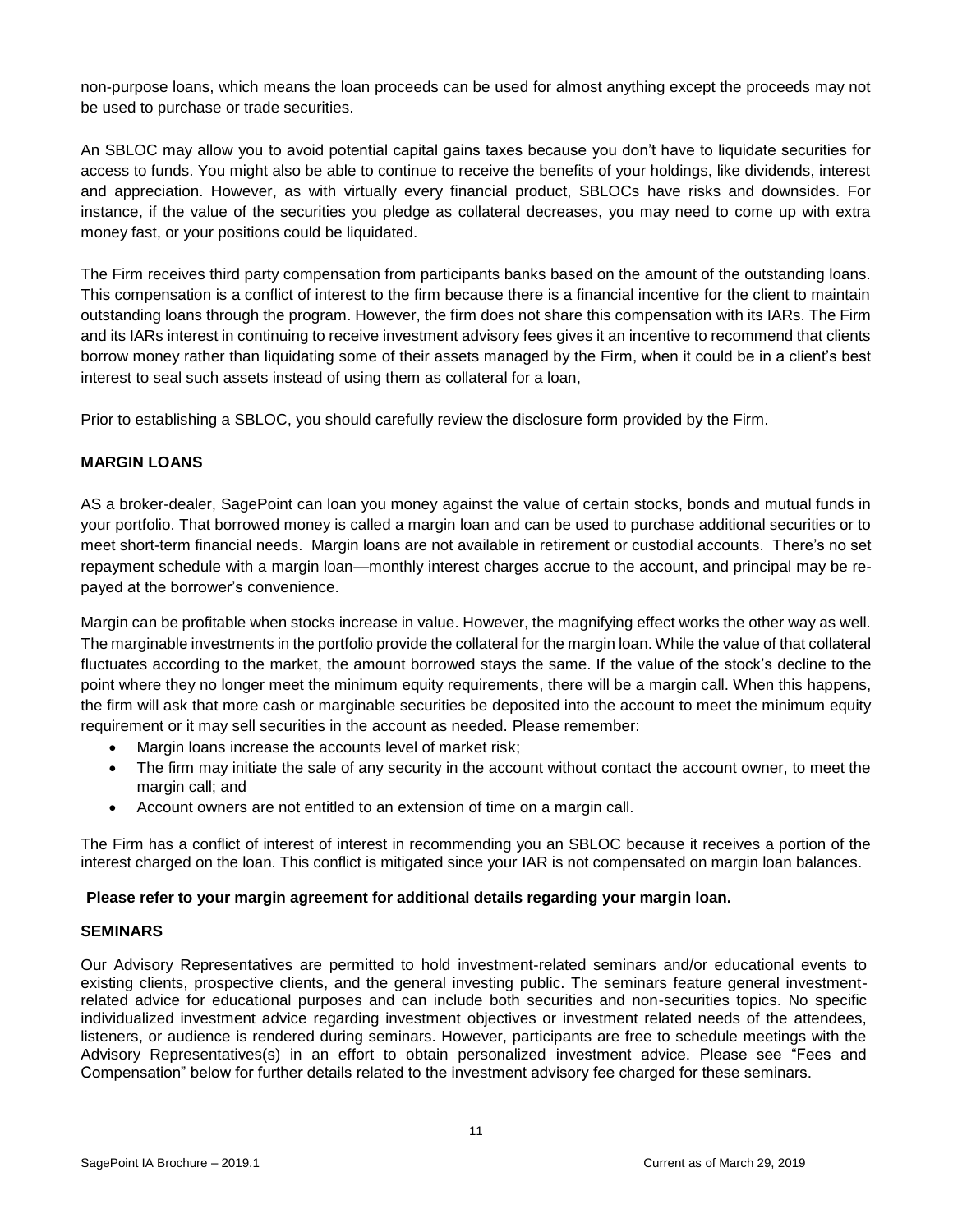## **ITEM 5 - FEES AND COMPENSATION**

#### <span id="page-11-1"></span><span id="page-11-0"></span>**VISION2020 WEALTH MANAGEMENT PLATFORM – ADVISOR MANAGED PORTFOLIOS PROGRAM**

We offer Advisor Managed Portfolios as an account where no separate transactions charges apply and a single fee is paid for all advisory services and transactions ("Wrap Account"). In a Wrap Account, the wrap fee can be set-up so that either the Firm or the Advisory Representative pays the underlying ticket charges for securities transactions. In cases where the Advisory Representative pays the ticket charges, the Advisory Representative may be incentivized to trade less frequently which results in the Advisory Representative retaining a greater portion of the wrap fee. The Firm has policies and procedures to monitor and reduce the risk of this occurring.

We also offer Advisor Managed Portfolios with separate advisory fees and transaction charges ("Non-Wrap Account"). As such, in addition to the quarterly account fee described below for advisory services, you may also pay separate per-trade transaction charges.

You will pay a quarterly account fee, in advance, based upon the market value of the assets held in your account as of the last business day of the preceding calendar quarter. Your account fees are negotiable and will be debited from your account by our custodian. If you terminate your participation in this program, you will be entitled to a pro rata refund of any prepaid quarterly fees based upon the number of days remaining in the quarter after the date upon which the notice of termination is received.

Each of our Advisory Representatives negotiates his or her own account fee schedule.

Mutual funds and ETFs invested in the account have their own internal fees which are separate and distinct from the program account fees (for more information on these fees, see the applicable fund prospectus).

Some Fund fees include 12b-1 fees which are internal distribution fees assessed by the Fund, all or a portion of which are paid to the distributor(s) of the Funds. The Firm and your Advisory Representative do not retain 12b-1 fees paid by Funds.

In certain instances, you may be eligible to purchase certain mutual funds and exchange-traded funds without incurring transaction charges subject to certain conditions. For details, please refer to Item 4 (No Transaction Fee Programs) of the Advisor Managed Portfolios wrap fee brochure. If your assets are held in a certain type of Wrap

Account, an incentive may exist for your Advisory Representative to purchase mutual funds or exchange-traded funds that are part of the No Transaction Fee Programs to avoid paying a transaction fee.

For complete fee details, including account fee schedule guidelines and a list of transaction charges, please see the Advisor Managed Portfolios Wrap Fee Program Brochure.

#### <span id="page-11-2"></span>**VISION2020 WEALTH MANAGEMENT PLATFORM – GENESIS MODEL PORTFOLIOS PROGRAM**

We offer the Genesis Model Portfolios Program as an account where no separate transactions charges apply and a single fee is paid for all advisory services and transactions ("Wrap Account").

You will pay a quarterly account fee, in advance, based upon the market value of the assets held in your account as of the last business day of the preceding calendar quarter. Your account fees are negotiable and will be debited from your account by our custodian. If you terminate your participation in this program, you will be entitled to a pro rata refund of any prepaid quarterly fees based upon the number of days remaining in the quarter after the date upon which the notice of termination is received.

Each of our Advisory Representatives negotiates his or her own account fee schedule. The account fees paid by client include portions paid to your Advisory Representative ("Advisor Fees"), as well as to the Firm, the custodian, and the third party money managers selected ("Program Fees"). Advisor fees are set independently regardless of manager selected. Mutual funds and ETFs invested in the account also have their own internal fees ("internal fund expenses") which are separate and distinct from the program account fees (for more information on these fees, see the applicable fund prospectus). Since fees billed to your Model Program account are comprised of both program fees and advisor fees, Advisory Representatives may have an incentive to select third party money managers with lower program fees in order to manage the overall fee charged to you. You and your Advisory Representative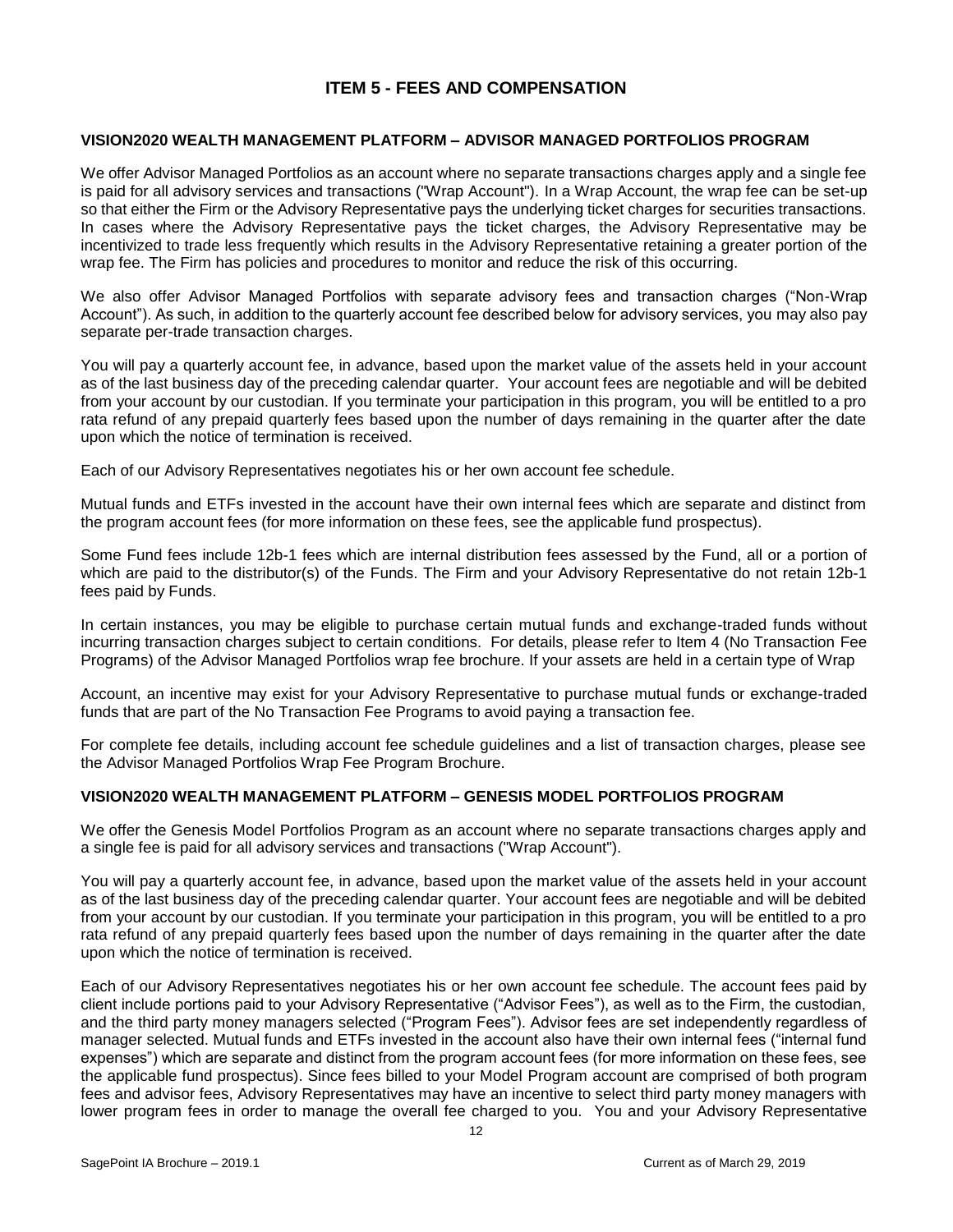should consider the overall fees and expenses, including internal fund expenses, when selecting managers and other portfolio investments.

For complete fee details, including account fee schedule guidelines, please see the Model Program Wrap Fee Brochure.

#### <span id="page-12-0"></span>**VISION2020 WEALTH MANAGEMENT PLATFORM – SMA AND UMA PROGRAM**

We offer WMAP as an account where no separate transactions charges apply and a single fee is paid for all advisory services and transactions ("Wrap Account").

You will pay a quarterly account fee, in advance, based upon the market value of the assets held in your account as of the last business day of the preceding calendar quarter. Your account fees are negotiable and will be debited from your account by our custodian. If you terminate your participation in this program, you will be entitled to a pro rata refund of any prepaid quarterly fees based upon the number of days remaining in the quarter after the date upon which the notice of termination is received.

Each of our Advisory Representatives negotiates this or her own account fee schedule. The account fees paid by client include portions paid to your Advisory Representative ("Advisor Fees"), as well as to the Firm, the custodian, and the third party money managers selected ("Program Fees"). Advisor fees are set independently regardless of manager selected. Mutual funds and ETFs invested in the account also have their own internal fees ("internal fund expenses") which are separate and distinct from the program account fees (for more information on these fees, see the applicable fund prospectus). Since fees billed to your WMAP account are comprised of both program fees and advisor fees, Advisory Representatives may have an incentive to select third party money managers with lower program fees in order to manage the overall fee charged to you. You and your Advisory Representative should consider the overall fees and expenses, including internal fund expenses, when selecting managers and other portfolio investments.

For complete fee details, including account fee schedule guidelines please see the WMAP Wrap Fee Program Brochure.

#### <span id="page-12-1"></span>**THIRD PARTY ADVISORY SERVICES**

Compensation in connection with Third Party Advisory Services generally consists of six elements:

i) management fees paid to Third Party Money Managers; ii) management fees paid to us as outlined in the client agreement that you sign with us; iii) transaction costs – if applicable – which are charged when purchasing and selling such securities; iv) custody fees; v) revenue sharing paid to the Firm and vi) fees paid to us for administrative and supervisory services. Your account will be held with the Third Party Advisory Service custodian where your fees will be assessed and deducted.

Each of our Advisory Representatives negotiates their own account fee schedule. The account fees paid by client include portions paid to your Advisory Representative ("Advisor Fees"), as well as to the Firm, the custodian, and the third party money managers selected ("Program Fees"). Mutual funds and exchange traded funds invested in the account also have their own internal fees ("internal fund expenses") which are separate and distinct from the program account fees (for more information on these fees, see the applicable fund prospectus). Since fees billed to your account for Third Party Advisory Services are typically comprised of both Program Fees and Advisor Fees, Advisory Representatives may have an incentive to select third party advisory services with lower platform program fees in order to manage the overall fee charged to you. You and your Adviser Representative should consider the overall fees and expenses, including internal fund expenses, when selecting managers and other portfolio investments.

For further details, please see the applicable Third Party Money Manager's disclosure brochures, investment advisory contracts and account opening documents.

Each of our Advisory Representatives negotiates his or her own management fee schedule; however, management fees charged by the Third Party Advisory Service in connection with their services are not negotiable. SagePoint maintains certain revenue sharing arrangements with certain Third Party Advisory Services and product sponsors (please refer to Item 14, Other Compensation).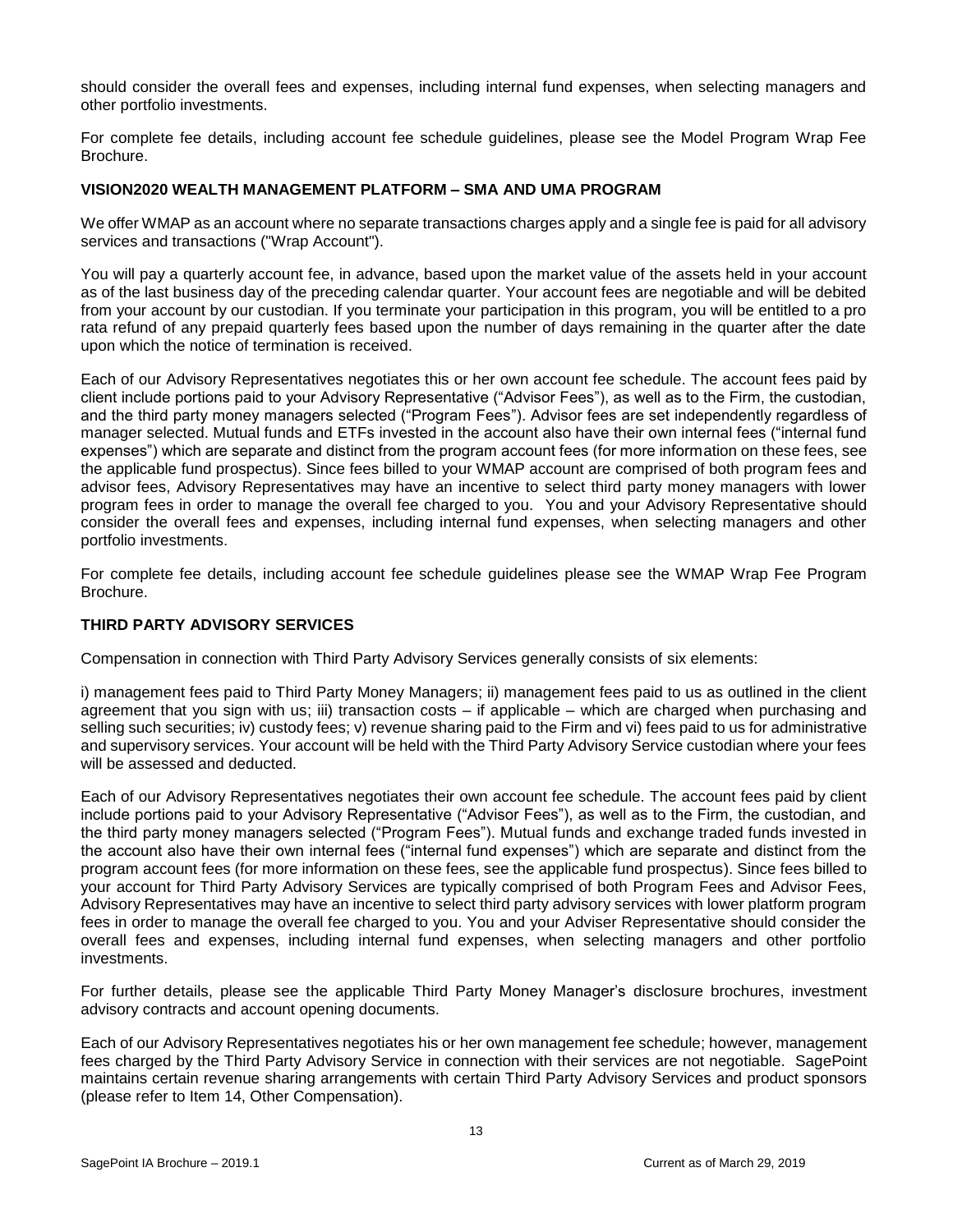#### <span id="page-13-0"></span>**FINANCIAL PLANNING**

Financial planning services are charged either on an hourly or fixed fee arrangement based upon the fee schedules below and as agreed upon between you and our Advisory Representative. Fees are negotiable and will vary depending upon the complexity of your situation and services to be provided. Similar financial planning services may be available elsewhere at lower cost to you.

- Fixed or flat fees for a financial plan will range from \$500 \$10,000, depending on the nature and complexity of your circumstances. The fixed fee can be paid up front, in full or through periodic installments as specified in your agreement.
- Hourly Fees will range from \$50 \$300 per hour, depending on the nature and complexity of your circumstances. Hourly fees for the Financial Plan will be billed to you after the services are performed and are due upon receipt of the bill.

When you receive financial planning services, you may also purchase securities or insurance products offered through SagePoint pursuant to the plan. Our Advisory Representatives may receive commissions (and this may be their primary method of compensation) as Registered Representatives of SagePoint or insurance agents in connection with such transactions. Thus, we may have a conflict of interest when providing financial planning services to you as there may be an incentive for us to recommend specific courses of action through our financial planning services that may lead to our Advisory Representatives receiving additional compensation.

Please be aware that you are under no obligation to purchase products or services recommended by us or members of our Firm in connection with our providing you with financial planning services, or any advisory service that we offer.

#### **CONSULTING SERVICES**

Consulting services are charged on an hourly or fixed fee arrangement based upon the fee schedules below and as agreed upon between you and our advisory representative. Fees are negotiable and will vary depending upon the complexity of your situation and services to be provided. The exact fees to be charged for Consulting Services will be specifically listed, by the Advisory Representative, in the advisory agreement, which is presented to you for your signature before the consulting process begins. Similar consulting services may be available elsewhere at lower cost to you.

- Fixed or flat fees for a financial plan will range from \$500 \$10,000, depending on the nature and complexity of your circumstances. The fixed fee can be paid up front, in full, or through periodic installments as specified in your agreement.
- Hourly Fees will range from \$50 \$300 per hour, depending on the nature and complexity of your circumstances. Hourly fees for the consulting services will be billed to you after the services are performed and are due upon receipt of the bill.

When you receive consulting services, you may also purchase securities or insurance products offered through SagePoint pursuant to the consultation. Our Advisory Representatives may receive commissions (and this may be their primary method of compensation) as Registered Representatives of SagePoint or insurance agents in connection with such transactions. Thus, we may have a conflict of interest when providing consulting services to you as there may be an incentive for us to recommend specific courses of action through our consulting services that may lead to our Advisory Representatives receiving additional compensation.

Please be aware that you are under no obligation to purchase products or services recommended by us or members of our Firm in connection with our providing you with consulting services, or any service that we offer.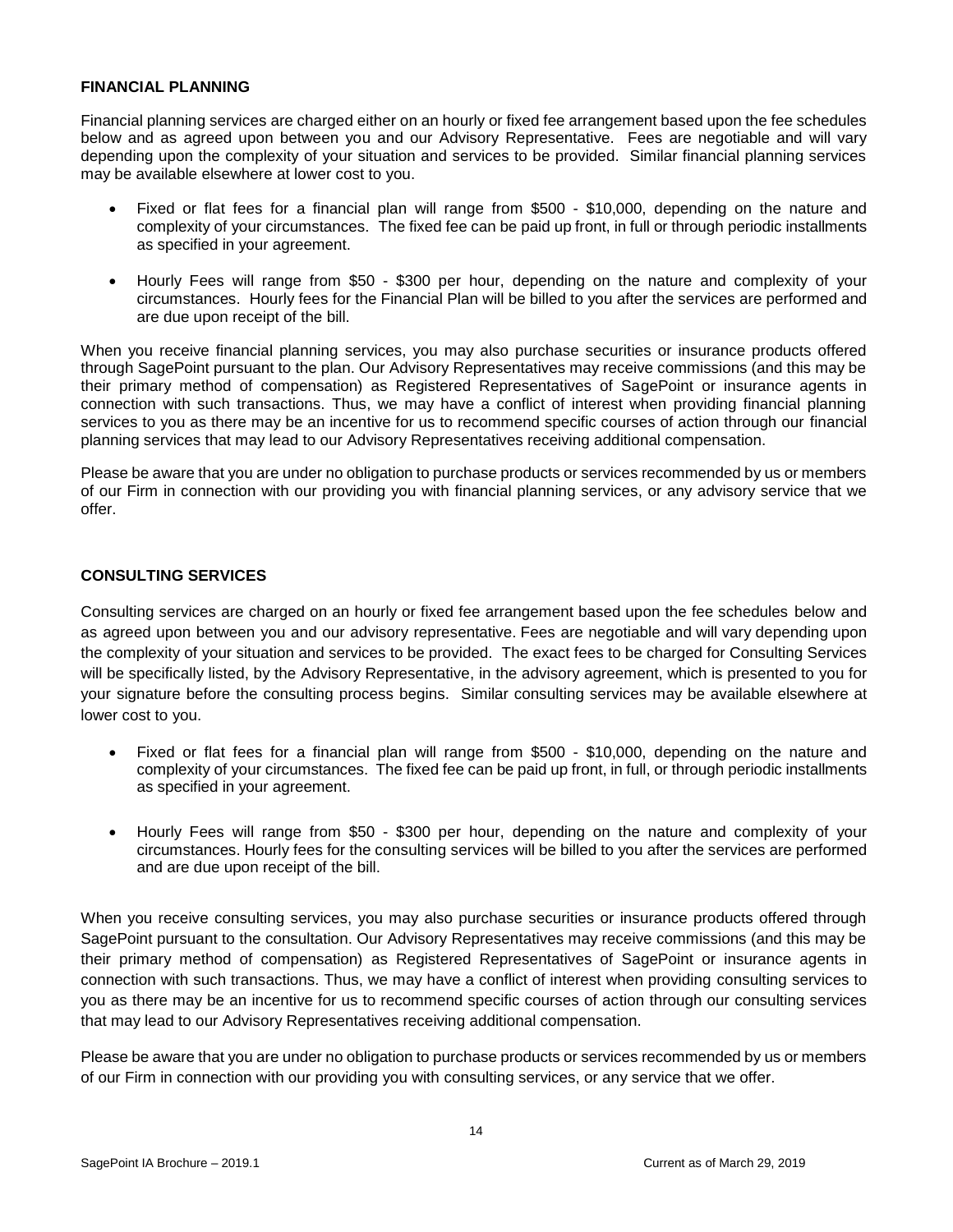#### <span id="page-14-0"></span>**NON-DISCRETIONARY INVESTMENT ADVISORY SERVICES**

Fees will be based on several factors. These include time and labor, complexity of the services provided, and special circumstances involved. Each of our Advisory Representatives negotiates their own fee schedule based on the fee schedules outlined below.

- Fixed Fee A fixed fee will range from \$500 \$10,000, depending on the nature and complexity of each Client's circumstances.
- Hourly Fee An hourly fee will range from \$50 \$300 per hour, depending on the nature and complexity of each Client's circumstances. An estimate for total hours will be determined at the start of the advisory relationship.

When you receive Non-Discretionary Services, you may also purchase securities or insurance products offered through SagePoint pursuant to the plan or consultation. Our Advisory Representatives may receive commissions as Registered Representatives of SagePoint or insurance agents in connection with such transactions. Thus, we may have a conflict of interest when providing financial planning services to you as there may be an incentive for us to recommend specific courses of action through our Non-Discretionary Services that lead to our Advisory Representatives receiving additional compensation.

Please be aware that you are under no obligation to purchase products or services recommended by us or members of our Firm in connection with our providing you with Non-Discretionary Services, or any advisory service that we offer.

#### **RETIREMENT PLAN CONSULTING SERVICES**

Each of our Advisory Representatives will determine whether to bill the Company for Retirement Plan Consulting Services at a pre-determined hourly rate, a fixed fee, basis points based upon a percentage of Plan assets, or a combination thereof. Fees will be billed quarterly in advance or in arrears. In special circumstances other fee paying arrangements may be negotiated. The above referenced terms will be disclosed in the client agreement we sign with the Company.

The client agreement may be terminated by us or the Company at any time upon 30 days' prior written notice. Upon termination, we will deliver a final billing statement for unbilled work performed prior to termination, and the Company will have a period of 30 days within which to deliver payment. If we bill the Company in advance, our fee will be credited back to the Company on a pro-rata basis for the unused portion of the billing period. When we calculate the credit, we will subtract any unbilled work we performed for the Company prior to termination.

Each of our Advisory Representatives negotiates their own fee schedule based on the fee schedules outlined below:

• Fixed Fee: Based on the scope of services agreed upon in engagement, reasonable in light of geographical location, complexity of engagement, size of Plan, and other relevant factors.

Range: \$1,000 - \$100,000

• Hourly Fee: Based on estimate of hours needed as provided in engagement (Company mustapprove in writing hours above original engagement); reasonable in light of geographical location, complexity of engagement, size of Plan, and other relevant factors.

Range: \$50 - \$300 per hour

• Basis Points: Based on specific asset levels in Plan at dates provided in the engagement.

| Range: \$0 - \$20,000,000   | 10-100 bps of AUM |
|-----------------------------|-------------------|
| $$20,000,001 - $40,000,000$ | 5-50 bps of AUM   |
| \$40,000,000 and above      | 3-25 bps of AUM   |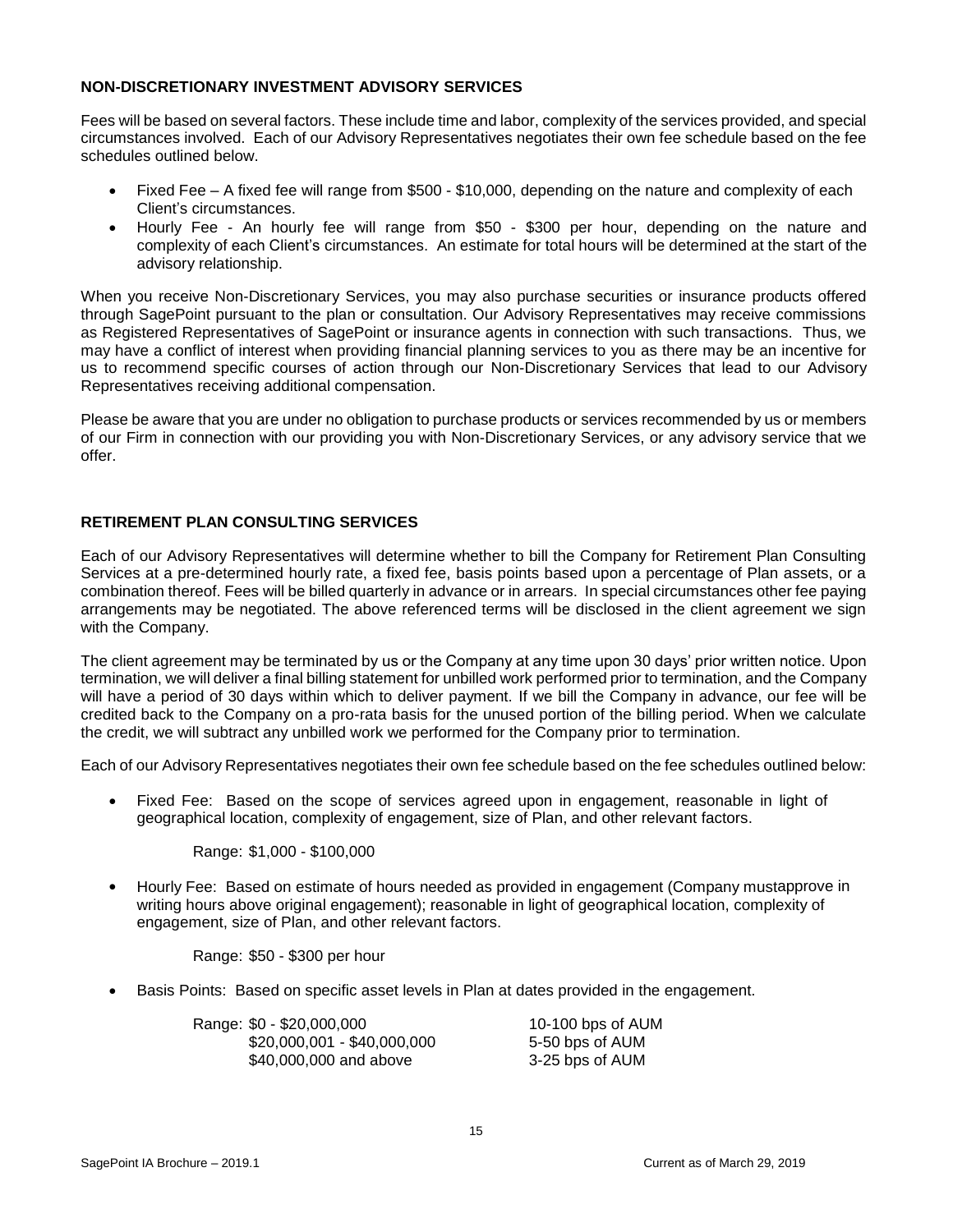#### <span id="page-15-0"></span>**SEMINARS**

Our Advisory Representatives are permitted to host seminars on various financial topics that encourage clients to seek investment advisory services or purchase securities or insurance products. Fees for the seminars generally range from \$0 to \$300 per session. Fees may be negotiable for group rates and are negotiated based upon the number of attendees and the content of the seminar. Fees are due before the seminar or on the day of the seminar, as set forth in the seminar announcement. Cancellation and refund provisions for prepaid fees are disclosed in the seminar announcement or invitation.

#### <span id="page-15-1"></span>**NEGOTIATION OF FEES**

Fees are negotiated on a case-by-case basis, depending on a variety of factors, including the nature and complexity of the particular service, your relationship with us and our Advisory Representative, the size of the account, the potential for other business or clients, the amount of work anticipated and the attention needed to manage your account. As a result of these and other factors, the sponsors of the advisory programs offered also set different limits on fees that we may charge you. Please note that the same or similar services to those described above may be available elsewhere to you at a lower cost.

#### <span id="page-15-2"></span>**ADDITIONAL FEES AND EXPENSES**

Mutual fund investments in the programs that we offer are no-load or load at NAV. Your mutual fund investments may be subject to early redemption fees, 12b-1 fees and mutual fund management fees as well as other mutual fund expenses. These fees are in addition to the fees and expenses referenced above. Please review the mutual fund prospectus for full details. SagePoint and your Advisory Representative do not retain 12b-1 fees paid by funds.

A \$10 surcharge, paid by your Advisory Representative, is applied for certain mutual funds. For details, please refer to Item 5 (Fees and Compensation) of the Advisor Managed Portfolios wrap fee brochure."

Variable annuity companies generally impose internal fees and expenses on your variable annuity investment, including contingent deferred sales charges and early redemption fees. In addition, variable annuity companies generally impose mortality charges. These fees are in addition to the fees and expenses referenced above. Complete details of such internal expenses are specified and disclosed in each variable annuity company's prospectus. Please review the Variable Annuity prospectus for full details.

There are additional fees relating to IRA and Qualified Retirement Plan accounts that you normally incur such as maintenance and termination fees. You will find these fees disclosed in the account application paperwork provided to you associated with these accounts.

Advisory Representatives may receive commissions or other fees or compensation in relation to any investment or insurance product placed through or with SagePoint as a broker-dealer outside your Model Program account. Therefore, Advisory Representatives have a conflict of interest in recommending such products, as does any commission-based broker or fee based solicitor.

Please be aware that you are under no obligation to purchase products or services recommended by us or members of our Firm in connection with providing you with any advisory service that we offer.

Mutual funds generally offer multiple share classes available for investment based upon certain eligibility and/or purchase requirements. For instance, in addition to the more commonly offered retail share classes (typically, Class A, B and C shares), mutual funds may also offer institutional shares classes and other share classes that are specifically designed for purchase in an account enrolled in fee-based investment advisory programs. Institutional share classes or classes of shares designed for purchase in an investment advisory program usually, but not always, have a lower expense ratio than other shares classes. An investor who holds a more expensive share class of a fund will pay higher fees over time – and earn lower investment returns – than an investor who holds a less expensive share class of the same fund. Not all mutual funds and share classes offered to the investing public are available through our advisory programs for which a client might otherwise be eligible to purchase.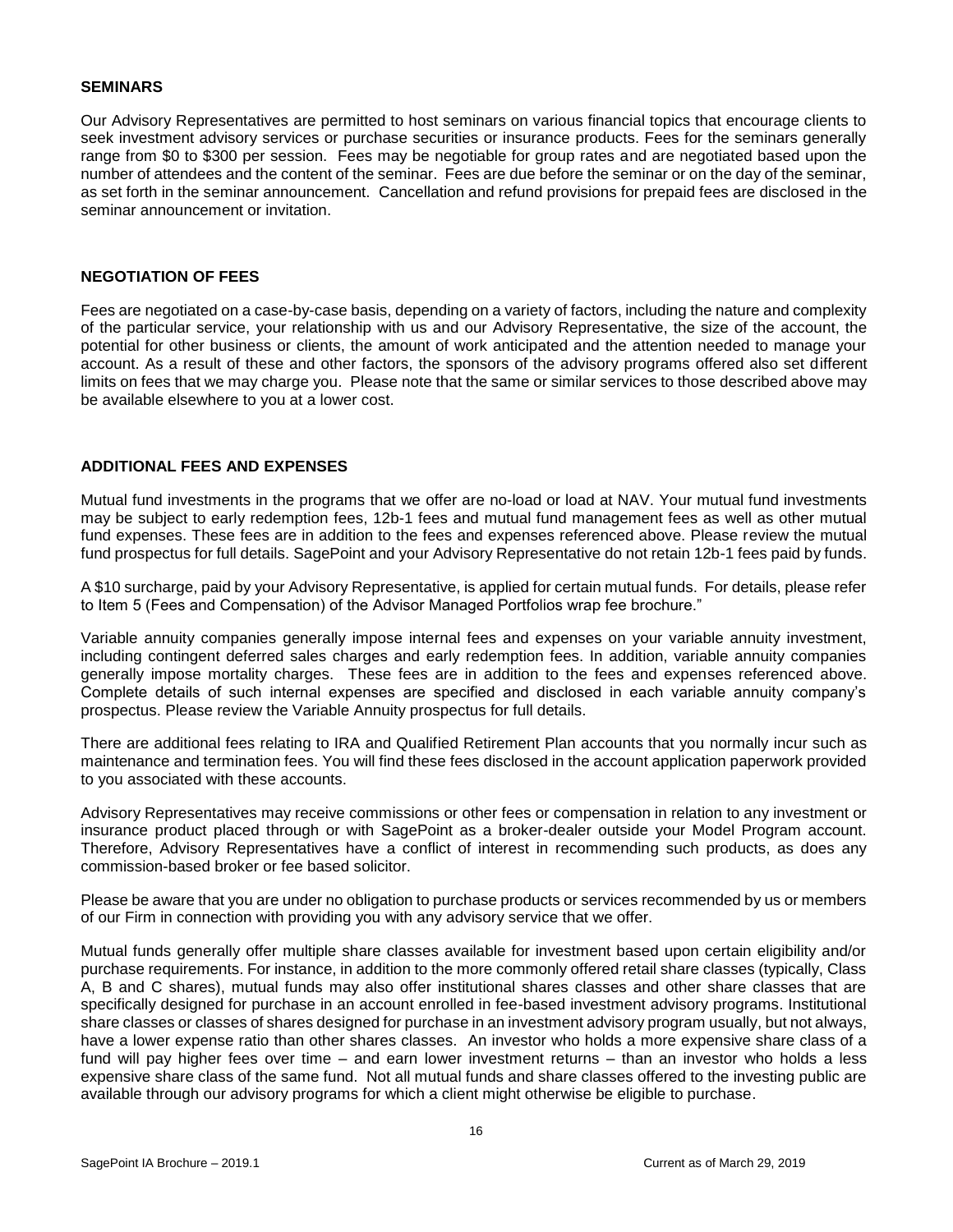The Firm and its Advisory Representatives have a financial incentive to recommend or select share classes that have higher expense ratios because such share classes generally result in higher compensation. The Firm has taken steps to minimize this conflict of interest, by implementing additional training for Advisory Representatives, increasing the proportion of institutional share classes that are available on the platform and rebating Rule 12b-1 fees on both qualified and non-qualified client accounts. Regardless, however, clients should not assume that they will be invested in the share class with the lowest possible expense ratio.

In an advisory program, the appropriateness of a particular mutual fund share class should be determined based on the presence and nature of selling agreements with the mutual fund sponsors.

Finally, certain additional brokerage fees and custodian fees may apply to your brokerage accounts. In some instances, we pay a portion of the fee charged. In some limited instances, we apply a markup to these fees. Examples of instances where a markup fee could be applied include federal funds wire fees, outgoing account transfer fees, margin fees, insufficient funds fees, check stop payment fees and other transaction costs assessed by the custodian. Depending on the custodial fee, it may be applied annually, per transaction, per month or per CUSIP. Please visit the Firm's website at [www.sagepointfinancial.com](http://www.sagepointfinancial.com/) for the Pershing and NFS brokerage fee schedules (Go to: [www.sagepointfinancial.com](http://www.sagepointfinancial.com/) → Disclosures→ Client Fee Disclosure).

#### <span id="page-16-0"></span>**WRAP ACCOUNTS**

For Advisory Programs that we offer Wrap Account pricing, the fee for transactions executed in your account are included in your quarterly account fee. As a result, we may charge you a higher quarterly account fee for a Wrap Account than a Non-Wrap account with separate advisory fees and transaction charges. Please consider that depending upon the level of the wrap fee charges, the amount of portfolio activity in the account, the value of services that are provided under the investment program, and other factors, the wrap fee may or may not exceed the aggregate cost of services if they were to be provided separately. Generally, wrap programs are relatively less expensive for actively traded accounts. However, they may result in higher overall costs to the Client in accounts that experience little trading activity.

For certain Advisor Managed Portfolio wrap accounts, SagePoint will assess the transaction charges to our Advisory Representatives. As a result, Advisory Representatives may also have incentive to trade your Wrap Account less often or to trade your account with certain securities where transaction charges may be waived by the clearing firm or product sponsor (please refer to Item 15, Other Compensation).

#### **OPTIONS FOR ASSETS INVESTED IN RETIREMENT PLAN ACCOUNT**

If you have an employer-sponsored retirement plan, you may have several choices as to what to do with your assets when you retire or change jobs. Generally, you might choose one of the following options:

- 1. Keep your assets in the employer's plan (if allowed)
- 2. Rollover your assets into an individual retirement account, commonly referred to as an IRA
- 3. Rollover your assets to another employer-sponsored plan
- 4. Take a distribution in cash from the plan

Your Advisory Representative may have a financial incentive to recommend an IRA rollover because of the compensation he/she may receive when you transfer funds from an employer-sponsored retirement plan or from another IRA. This potential conflict also pertains to situations where you are a participant in a plan where your Advisory Representative is a fiduciary. You should carefully discuss and weigh the advantages and disadvantages of each option with your Advisory Representative before making your decision.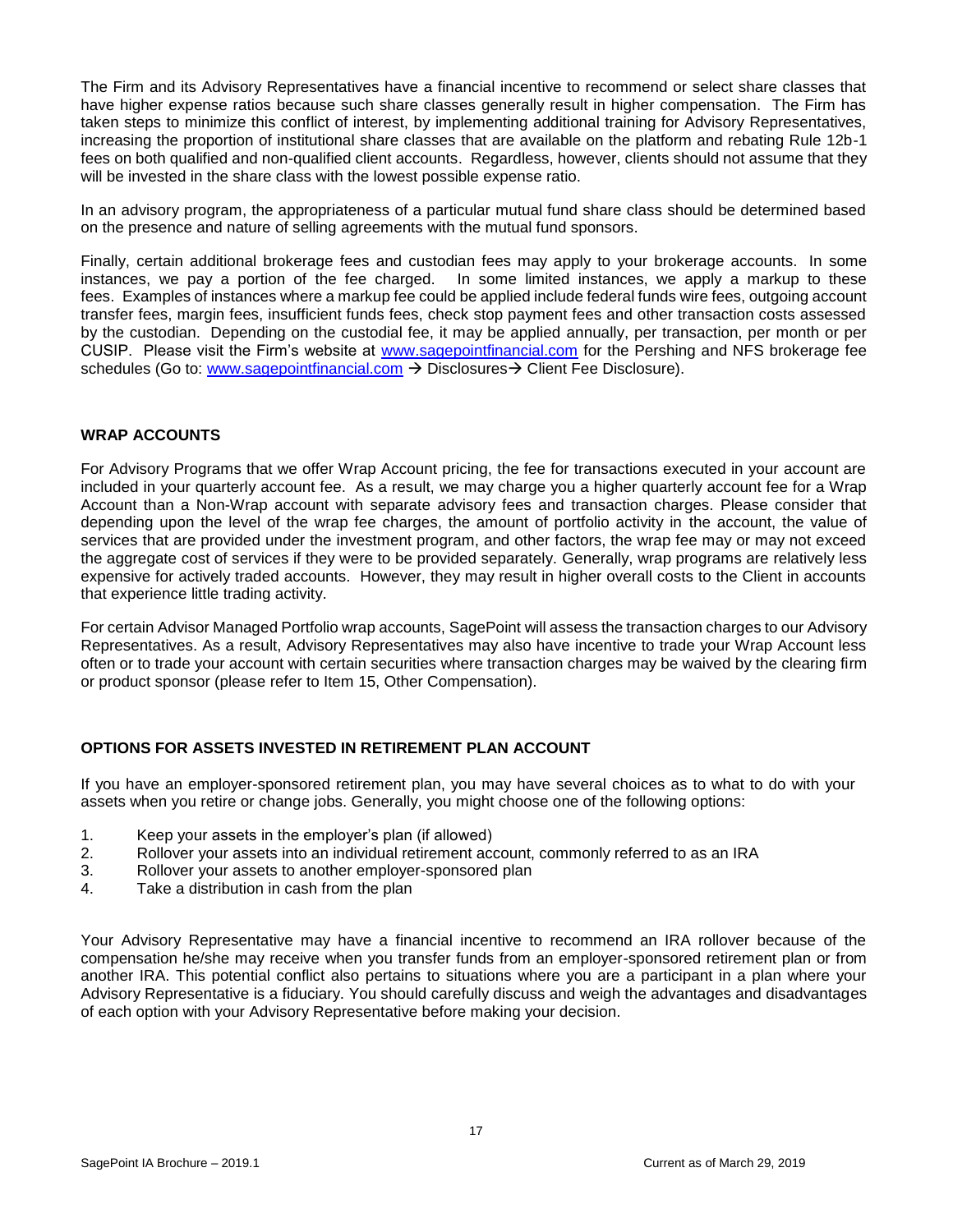## **ITEM 6 - PERFORMANCE-BASED FEES AND SIDE-BY-SIDE MANAGEMENT**

<span id="page-17-0"></span>Neither SagePoint nor its Advisory Representatives accept performance-based fees (i.e. fees based on a share of capital gains or capital appreciation of the assets of a client). Nor does SagePoint engage in side-by-side management (i.e. managing accounts that are charged performance-based fees while at the same time managing accounts that are not charged performance-based fees). As a result, this disclosure item is not applicable.

## **ITEM 7 - TYPES OF CLIENTS**

<span id="page-17-1"></span>Our Advisory Representatives provide investment advisory services to:

- individuals
- pension and profit sharing plans
- trusts
- estates or charitable organizations
- corporations
- other business entities

Our minimum account size requirements for opening an account with us are as follows:

| Program                                                                     | <b>Requirements</b>                                                                                                                                           |
|-----------------------------------------------------------------------------|---------------------------------------------------------------------------------------------------------------------------------------------------------------|
| VISION2020 Wealth Management Program -<br><b>Advisor Managed Portfolios</b> | \$50,000                                                                                                                                                      |
| VISION2020 Wealth Management Program -<br>Genesis Model Portfolios Program  | The program minimum for the Model Program is \$5,500.<br>The specific minimum varies according to the Program<br>Manager and Asset Allocation Model selected. |
| VISION2020 Wealth Management Program -<br>SMA and UMA Program               | $$100,000 - SMA$<br>$$50,000 - UMA$                                                                                                                           |
| <b>Third Party Advisory Services</b>                                        | Each Third Party Advisory Service sets their own<br>minimums.                                                                                                 |
| <b>Financial Planning</b>                                                   | No minimum                                                                                                                                                    |
| <b>Consulting Services</b>                                                  | No minimum                                                                                                                                                    |
| Non-Discretionary Investment Services                                       | No minimum                                                                                                                                                    |
| <b>Retirement Plan Consulting</b>                                           | No minimum                                                                                                                                                    |

*All account minimums may be waived in the sole discretion of the Program Sponsor.*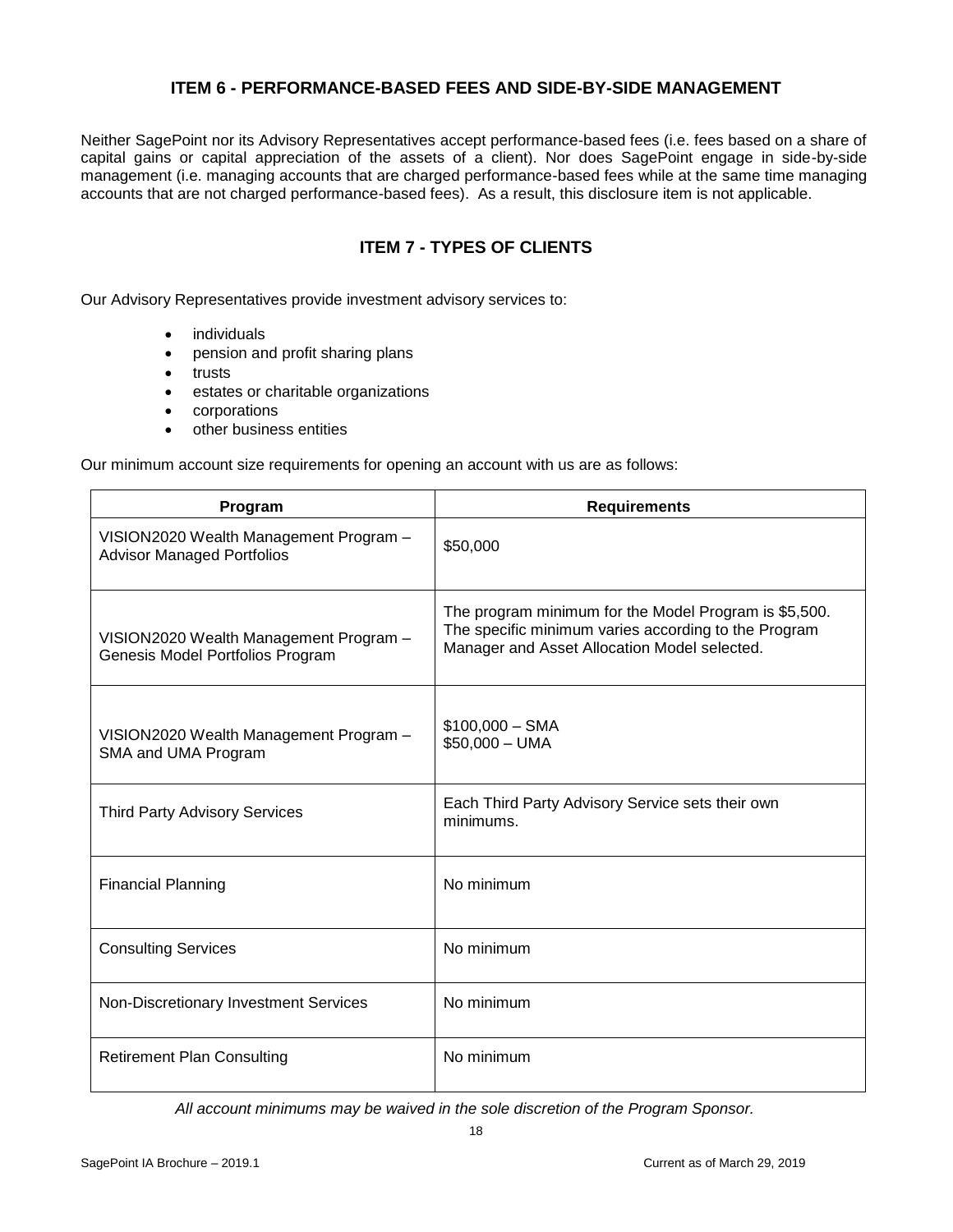## **ITEM 8 – METHODS OF ANALYSIS, INVESTMENT STRATEGIES AND RISK OF LOSS**

<span id="page-18-0"></span>Our Advisory Representatives rely on various types of tools and methods to assist in recommending or selecting investment strategies to you, including asset allocation and various types of software. You should note that our advisory services are generally designed for strategic long-term investing. However, short-term tactical investment strategies are also available to accommodate certain circumstances. Investment returns are highly dependent on

the value of underlying securities which are impacted by trends in the various investment markets. Under the Third Party Advisory Services Program, each third party asset manager will have its own methods of analysis, investment strategies and unique investment risks that should also be reviewed and considered.

#### **Methods of Analysis:**

When analyzing investments that are right for you, we may use Fundamental and Technical Analysis. Fundamental analysis is security analysis grounded in basic factors such as company earnings, balance sheet variables and management quality which are used to predict the future value of an investment. Information such as interest rates, GNP, inflation and unemployment are used to predict the direction of the economy and therefore the stock market. Technical analysis is the practice of using statistics to determine trends in security prices and make or recommend investment decisions based on those trends. Technical analysis focuses on matters such as trade volume, demand, and volatility to help determine the market forces at work on a certain security or on the securities market as a whole.

#### **Associated Risks:**

When using Fundamental Analysis, we generally rely on, among other things, company earnings, balance sheet variables and management quality which are used to predict the future value of an investment. Data we review is generally considered reliable, but we cannot guarantee nor have we verified its accuracy. In addition, the data that we review is sometimes subjective in nature and open to interpretation. Even if our data and interpretation of the data is correct, there can be other factors that determine the value of securities other than those considered in Fundamental Analysis.

When using Technical Analysis, we review statistics to determine trends in security prices and make our investment decisions based on those trends. This analysis may only be able to predict how an investment will perform shortterm. In addition, this analysis does not take into account, the more fundamental properties of what an investment may be worth such as company performance and balance sheet variables which may play a part in determining the value of an investment.

When pursuing our strategic long-term investing strategies, we are assuming the Financial Markets will go up in the long-term which cannot be assured. There is also the risk that the segment of the market that you are invested in or perhaps just your particular investment will go down over time even if the overall Financial Markets advance. In addition, purchasing investments long-term creates an opportunity cost, "locking-up" assets that may be better utilized in the short-term in other investments.

#### **STOCKS**

Investing in stocks involves the assumption of risk including:

- Financial Risk: which is the risk that the companies we recommend to you perform poorly, which affect the price of your investment.
- Market Risk: which is the risk that the Stock Market will decline, decreasing the value of the securities we recommend to you with it.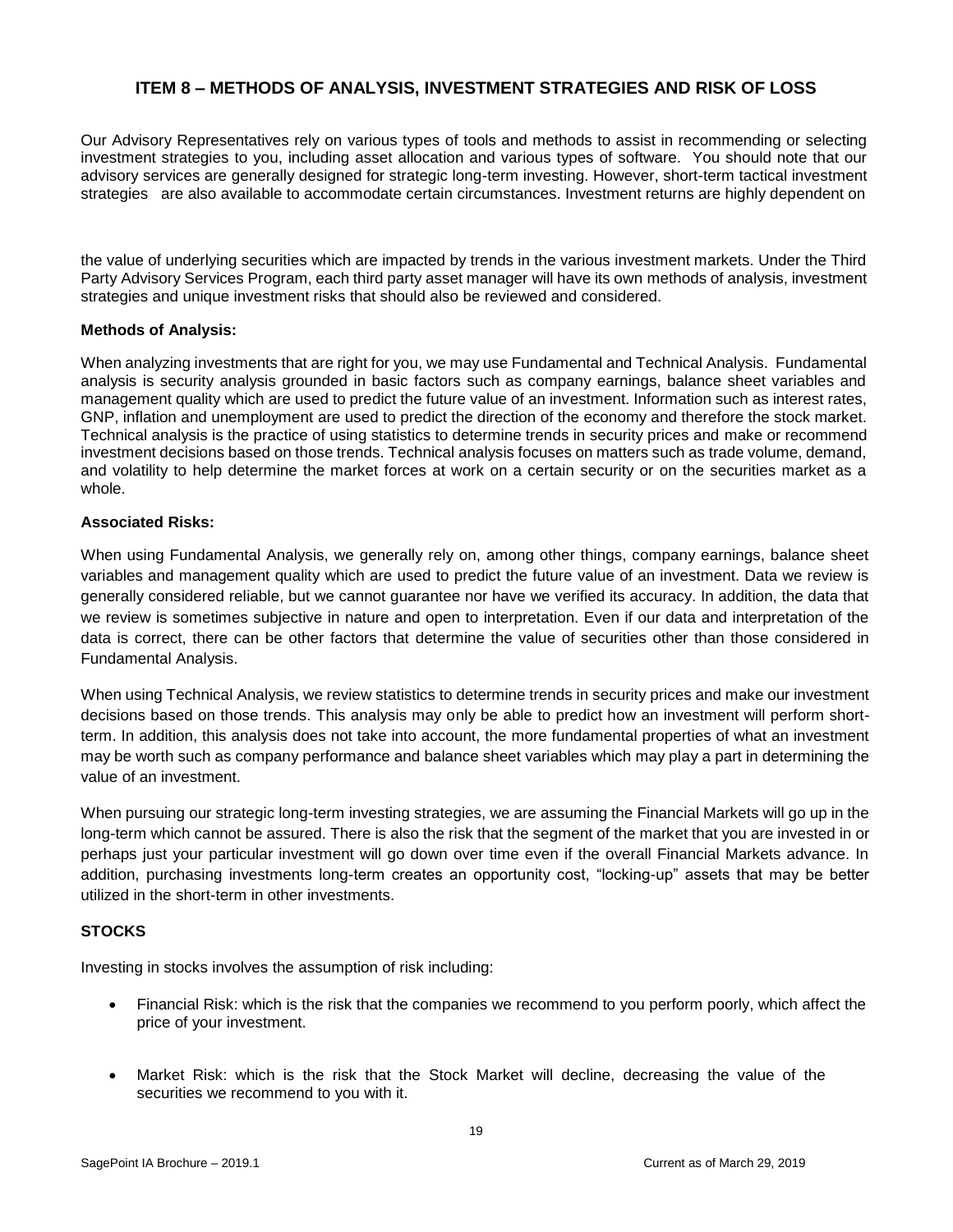- Inflation Risk: which is the risk that the rate of price increases in the economy deteriorates the returns associated with the stock.
- Political and Governmental Risk: which is the risk that the value of your investment will be affected by the introduction of new laws or regulations.

#### **FIXED INCOME**

Investing in bonds involves the assumption of risk including:

- Interest Rate Risk: which is the risk that the value of the bond investments we recommend to you will fall if interest rates rise.
- Call Risk: which is the risk that your bond investment will be called or purchased back from you when conditions are favorable to the bond issuer and unfavorable to you.
- Default Risk: which is the risk that a bond issuer is unable to pay the contractual interest or principal on the bond in a timely manner or at all.
- Inflation Risk: which is the risk that the rate of price increases in the economy deteriorates the returns associated with the bond.

#### **MUNICIPAL RISK**

To the extent the strategy invests in bonds issued by local governments, such bonds are subject to the fixed income risks described above as well as the following risks: legislative risk, which is the risk that a change in the tax code could affect the value of tax-exempt interest income; and liquidity risk, which is the risk that investors may have difficulty finding a buyer when they want to sell and may be forced to sell at a significant discount to market value. Liquidity risk is greater for thinly traded securities such as lower-rated bonds, bonds that were part of a small issue, bonds that have recently had their credit rating downgraded or bonds sold by an infrequent issuer.

#### **FUNDS**

Investing in mutual funds, Exchange Traded Funds (ETFs), and closed end funds involves the assumption of risk including:

- Manager Risk: which is the risk that an actively managed mutual fund's investment adviser will fail to execute the fund's stated investment strategy.
- Market Risk: which is the risk that the Stock Market will decline, decreasing the value of the securities contained within the mutual funds we recommend to you.
- Industry Risk: which is the risk that a group of stocks in a single industry will decline in price due to adverse developments in that industry, decreasing the value of mutual funds that are significantly invested in that industry.
- Inflation Risk: which is the risk that the rate of price increases in the economy deteriorates the returns associated with the mutual fund.

Please refer to the offering's prospectus for additional details.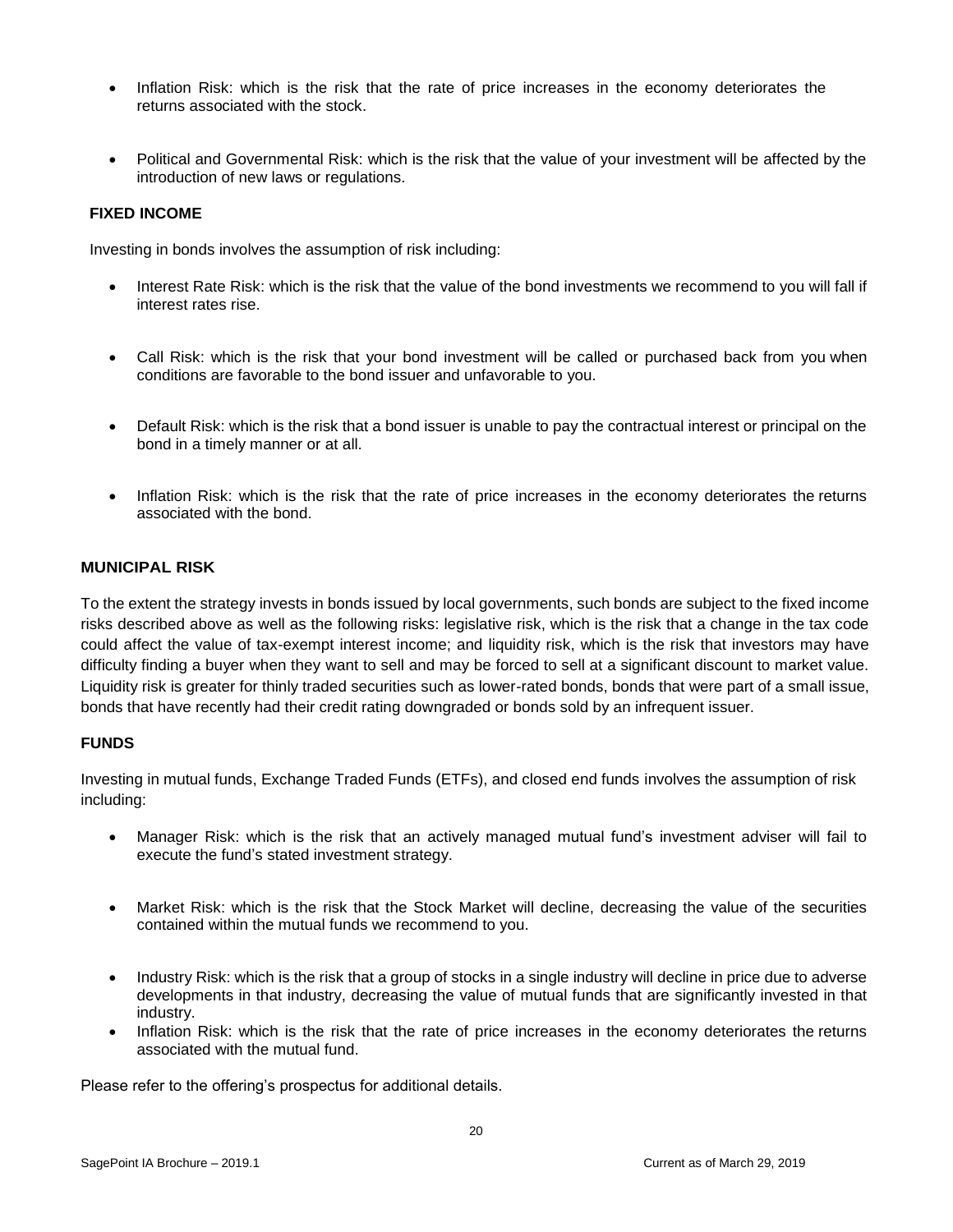#### **DERIVATIVES RISK**

The strategy may use derivatives, such as options, futures and swaps. The derivatives market is, in general, a relatively new market and there are uncertainties as to how it will perform during periods of unusual price volatility or instability, market illiquidity or credit distress. Substantial risks are also involved in borrowing and lending against derivatives. Derivatives prices can be volatile, market movements are difficult to predict and financing sources and related interest rates are subject to rapid change. One or more markets may move against the derivatives positions held by an account, thereby causing substantial losses. Most of these instruments are not traded on exchanges but rather through an informal network of banks and dealers who have no obligation to make markets in them and can apply essentially discretionary margin and credit requirements (and thus in effect force a position to close). In addition, some derivatives carry the additional risk of failure to perform by the counterparty to the transaction. Many unforeseeable events, such as government policies, can have profound effects on interest and exchange rates, which in turn can have large and sudden effects on prices of derivative instruments.

#### **ASSET ALLOCATION RISK**

Asset Allocation may have a more significant effect on account value when one of the more heavily weighted asset classes is performing more poorly than the others. Diversification and strategic asset allocation do not assure profit or protect against loss in declining markets.

#### **ILLIQUID & ALTERNATIVE INVESTMENT RISK**

Illiquid and Alternative investments include such things as hedge funds, UITs, BDCs and REITs. Alternatives can be complex and often considered higher risk than traditional investments to which most individual investors are accustomed. Such investments can be illiquid, are not always required to provide periodic pricing or valuation information to investors, may involve complex tax structures and delays in distributing important tax information, are not subject to the same regulatory requirements as mutual funds, may charge high fees and in many cases the underlying investments are not transparent and are known only to the investment manager and be more concentrated than other investments. Investors should carefully review and understand offering documents for these investments.

#### **PLEDGING ASSETS**

Clients should be aware that pledging assets in an account to secure a loan or purchase securities on margin involves additional risks. The broker/dealer or bank holding the loan may have the authority to liquidate all or part of the securities at any time without your prior notice in order to maintain required maintenance levels, or to call the loan at any time. As a practical matter, this may cause you to sell assets and realize losses in a declining market. These actions may interrupt your long-term investment goals and result in adverse tax consequences and additional fees to the bank. The returns on accounts or pledged assets may not cover the cost of loan interest and account fees and may dictate a more aggressive investment strategy to support the costs of borrowing. Before pledging assets in an account, clients should carefully review the loan agreement, loan application and any forms required by the bank and any other forms and disclosures provided by the Firm.

Listed above are some of the primary risks associated with the way we recommend investments to you. Please do not hesitate to contact us to discuss these risks and others in more detail. In instances where we recommend that a third party manage your assets, please refer to the third party's ADV and associated disclosure documents for details on their investment strategies, methods of analysis and associated risks.

#### <span id="page-20-0"></span>*Investing in securities involves risk of loss that you should be prepared to bear.*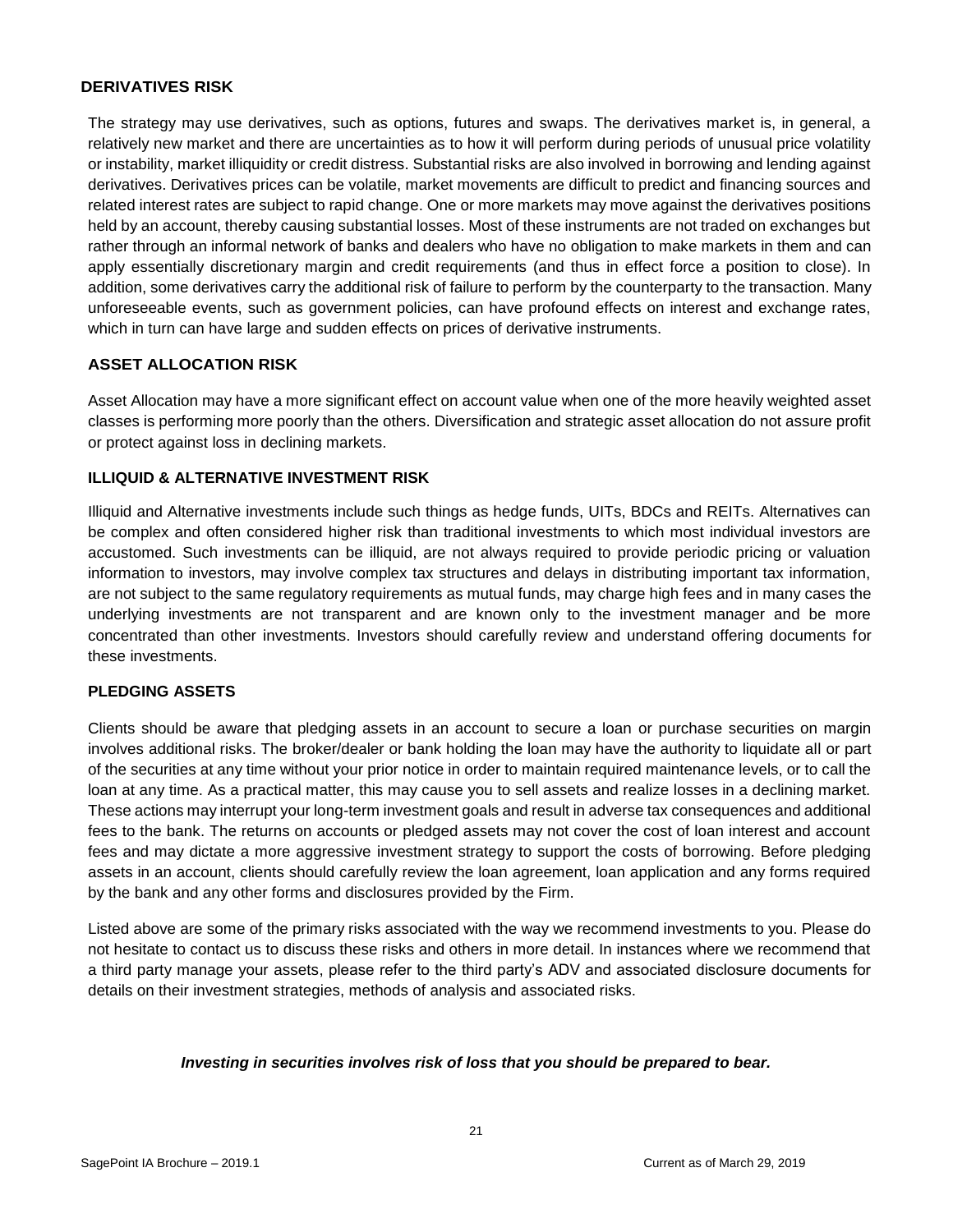## **ITEM 9 - DISCIPLINARY INFORMATION**

#### **Disclosure of Disciplinary Action Relevant to Mutual Fund Share Classes and Wrap Accounts:**

On March 14, 2016, SagePoint Financial, Inc., Royal Alliance Associates, Inc. and FSC Securities Corporation (collectively, the "Advisor Group Firms") consented to the entry of an Order Instituting Administrative and Ceaseand-Desist Proceedings ("Order") by the U.S. Securities and Exchange Commission (the "SEC"). The Order focuses on two specific issues related to our fee-based advisory business conducted between 2012 and 2014 at the Advisor Group Firms. In summary, the SEC found that the Advisor Group Firms placed certain advisory clients invested in the Advisor Managed Portfolios program in mutual fund share classes with higher expense costs when lower expense cost share classes of those funds were available. The SEC found that this financial incentive, to place non-qualified advisory clients in higher fee share classes, presented a conflict of interest that should have been disclosed to clients. The SEC also concluded that the Advisor Group Firms failed to adopt written compliance policies or procedures governing mutual fund share class selection. In addition, the SEC found the Advisor Group Firms failed to timely monitor certain wrap advisory accounts for inactivity pursuant to Advisor Group's written compliance policies and procedures.

Without admitting or denying the SEC's findings, the Advisor Group Firms agreed to cease and desist from committing or causing any violations and any future violations of Sections 206(2), 206(4) and 207 of the Investment Advisers Act and Rule 206(4)-7 thereunder. The Advisor Group Firms agreed to jointly pay disgorgement of \$1,956,460 and prejudgment interest of \$93,399, a civil penalty of \$7,500,000 and to retain a qualified independent compliance consultant. To address the issues presented in the Order, the Firm has implemented new policies and procedures relating to mutual fund share class selection designed to expand the number of lower cost share classes available to advisory clients, provide training on share class selection, and require the rebating of 12b-1 fees to all advisory clients going forward. The Firm has also enhanced its Form ADV disclosures. In addition, the Firm has enhanced its policies and procedures for the review and on-going use of wrap accounts managed by the Firm's Investment Advisory Representatives.

## **ITEM 10 – OTHER FINANCIAL INDUSTRY ACTIVITIES AND AFFILATIONS**

#### <span id="page-21-0"></span>**Overview**

This section of contains information about our financial industry activities and affiliations. We provide information about the material relationships and arrangements we have with any related persons, including broker-dealers and investments advisers. We identify if any of these relationships or arrangements creates a material conflict of interests with clients, and discuss how we address these conflicts.

Related Persons are defined as entities that we control or control us or are under common control with us.

#### **Corporate Structure**

SagePoint is a subsidiary of Advisor Group, Inc., a wholly-owned subsidiary of Advisor Group Holdings, Inc., which is owned by a consortium of investors that includes Lightyear Fund III, L.P. (an investment fund affiliated with Lightyear Capital LLC) and PSPIB Lunar Investments Inc. (a wholly-owned vehicle of the Public Sector Pension Investment Board). Advisor Group, Inc. is a network of independent broker-dealers and investment advisers.

#### **Broker-Dealer Registration**

As noted in Item 4, SagePoint Financial, Inc. is dually registered as both a broker-dealer with FINRA engaged in the offer and sale of securities products and as an Investment Adviser with the SEC in order to offer investment advisory products and services to its advisory clients.

All of our Advisory Representatives are associated with SagePoint as Registered Representatives. Our Advisory Representatives can recommend the purchase of securities offered by SagePoint. If you purchase these products through them, they will receive normal commissions which will be in addition to customary advisory fees. As such,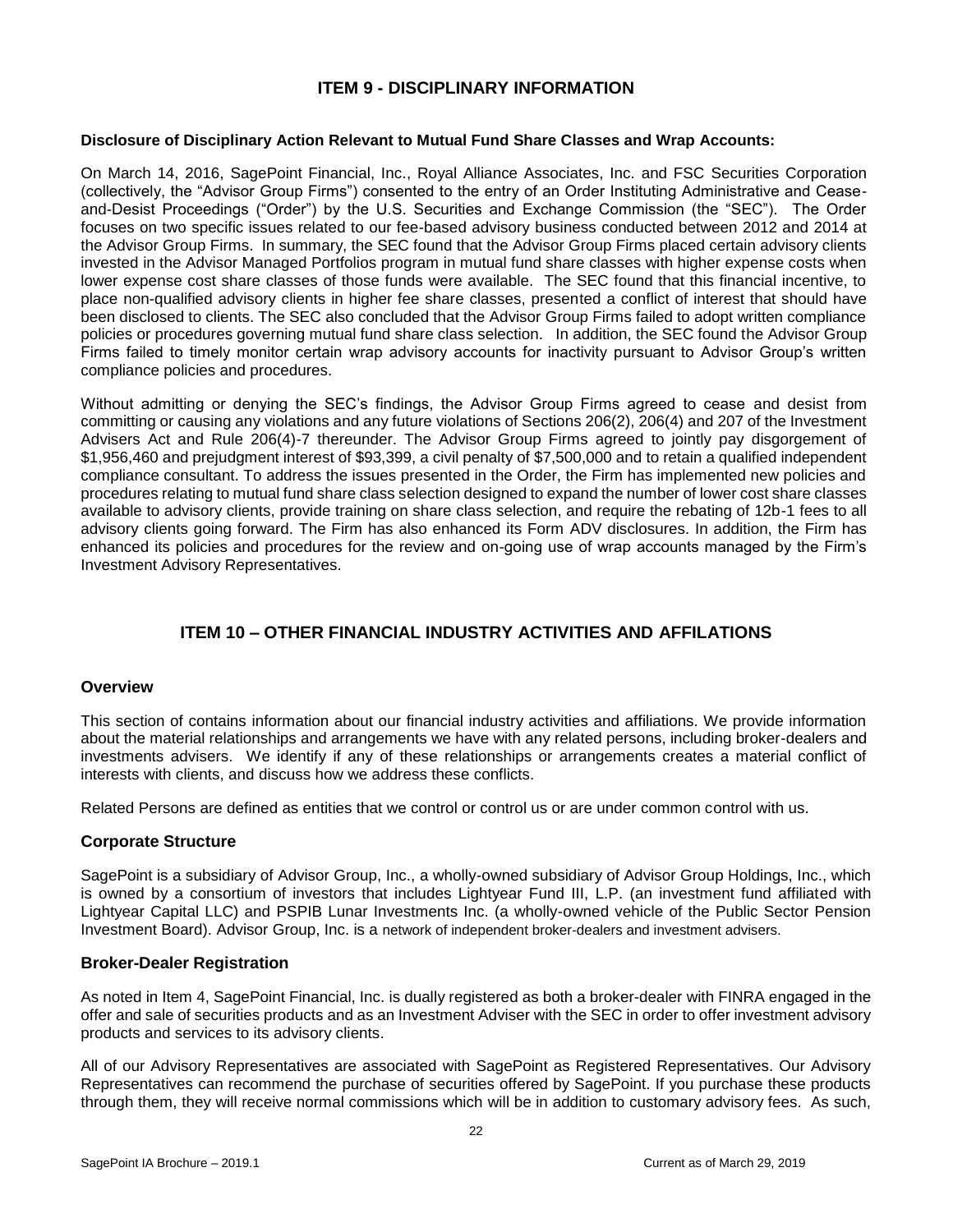Advisory Representatives may have an incentive to sell you commissionable products in addition to providing you with advisory services when such commissionable products may not be suitable. Alternatively, they may have an incentive to forego providing you with advisory services when appropriate, and instead recommend the purchase of commissionable investments, if they deem that the payout for recommending the purchase of these investments would be higher than providing management advice on these products for an advisory fee. Therefore, a conflict of interest could exist between their interests and your interests.

While our security sales are reviewed for suitability by an appointed supervisor, you should be aware of the incentives we have to sell certain securities products and are encouraged to ask us about any conflict presented.

All such transactions are effected in compliance with the Advisers Act and other applicable law, including our duty to seek best execution.

Please be aware that you are under no obligation to purchase products or services recommended by us or members of our Firm in connection with providing you with any advisory service that we offer.

General securities accounts for our brokerage customers are maintained and custodied on a fully disclosed basis by Pershing, LLC ("Pershing") or for VISION2020 Wealth Management Platform accounts, Pershing or on a limited basis, National Financial Services, LLC ("NFS"). Pershing and NFS are registered broker- dealers and investment advisers.

#### **Insurance**

SagePoint is also an insurance agency licensed to do business in all 50 states.

Advisory Representatives that are also insurance licensed are permitted to sell fixed insurance products including, but not limited to, fixed annuities, term life insurance, and whole life insurance for compensation through SagePoint's insurance agency or an independently owned agency.

#### **Outside Business Activities**

Since registered representatives are independent contractors of SagePoint, they have the ability to engage in certain other business activities separate from the activities they conduct through SagePoint. Some of SagePoint's affiliated representatives are permitted to be employed by, or own, a financial services business entity, including an investment adviser business, separate from SagePoint. Although this is not considered a conflict of interest, clients should be aware that these situations can exist. Such activities may include tax preparation, insurance, and real estate services.

#### **Other Affiliated Broker-Dealers and Investment Advisers**

The following three (3) affiliates of the Firm are dually registered broker-dealers registered with FINRA and registered investment advisers with the SEC. Your Advisory Representative, however, cannot recommend the purchase of securities through such affiliates and do not conduct advisory business through them: FSC Securities Corporation, Royal Alliance Associates, Inc. and Woodbury Financial Services, Inc.

The Firm is also affiliated with Vision2020 Wealth Management Corp., a registered investment adviser with the SEC. We may offer investment advisory programs sponsored by Vision2020 Wealth Management Corp.

## <span id="page-22-0"></span>**ITEM 11- CODE OF ETHICS, PARTICIPATION OR INTEREST IN CLIENT TRANSACTIONS AND PERSONAL TRADING**

We have adopted a Code of Ethics (the "Code") to address securities-related conduct. The Code focuses primarily on fiduciary duty, personal securities transactions, insider trading, gifts, and conflicts of interest. The Code includes our policies and procedures developed to protect your interests in relation to the following topics:

• The duty at all times to place your interests first;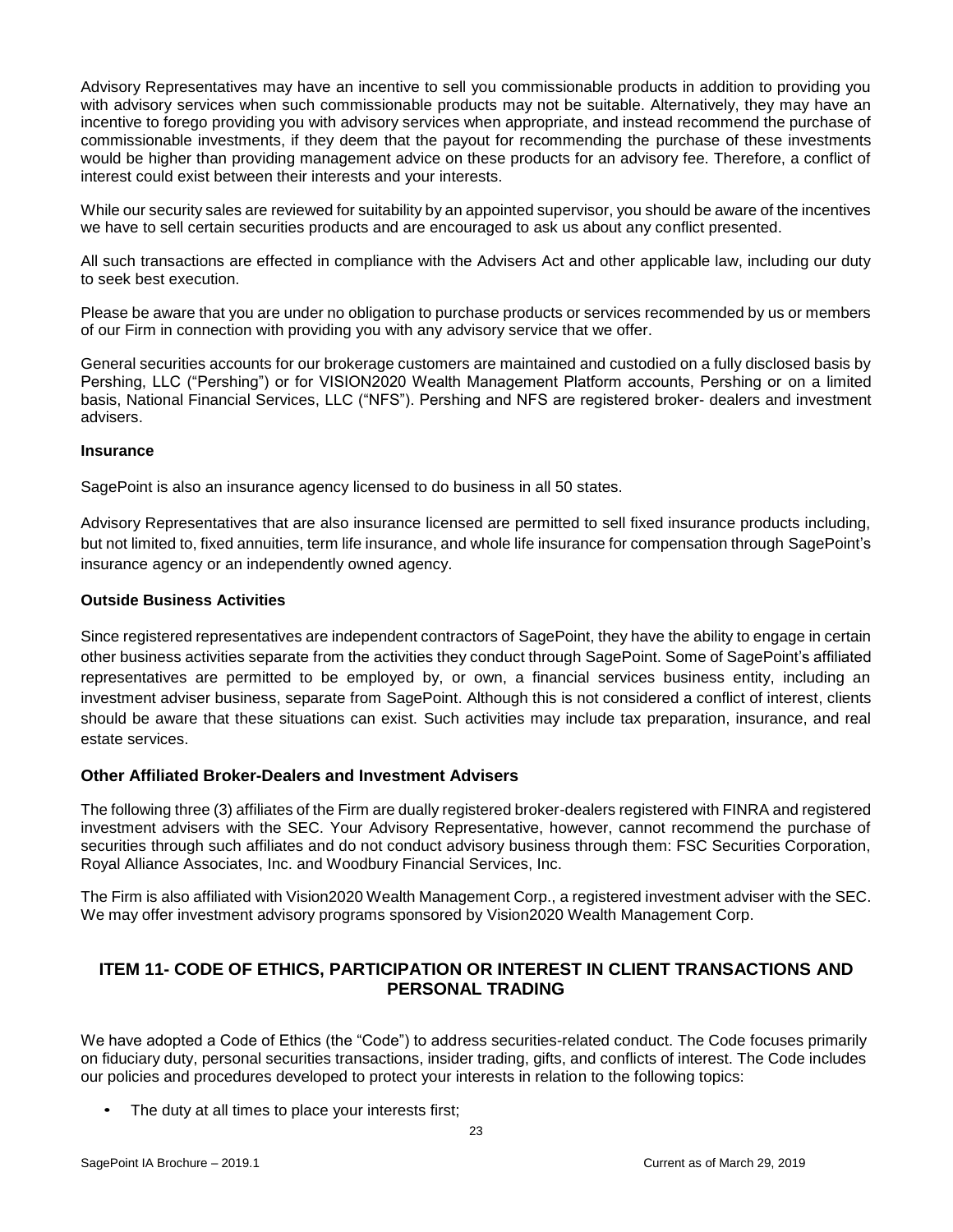• The requirement that all personal securities transactions be conducted in such a manner as to be consistent with the Code and to avoid any actual or potential conflict of interest or any abuse of an employee's position of trust and responsibility;

- The fiduciary principle that information concerning the identity of your security holdings and financial circumstances are confidential; and
- The principle that independence in the investment decision-making process is paramount.

We will provide a copy of the Code to you or any prospective client upon request. It is also available on the Firm's website at www.sagepointfinancial.com. You may also access the Firm's privacy policy here.

In limited circumstances, and in compliance with the Investment Adviser's Act of 1940, Section 206(3) and the Rules thereunder (collectively, the "Act"), we will perform principal or agency cross transactions as such activities are described in the Act.

Related Person(s) to us may have an interest or position in securities which may be recommended to you.

Our Advisory Representatives, from time to time, can recommend investment products to you, including mutual funds, variable and fixed annuities, and other insurance products, sponsored, distributed, or managed by our Related Persons. Advisory Representatives may also recommend that you select portfolio managers that are Related Persons. These Related Persons may, from time to time, place brokerage transactions with SagePoint and refer you to us. Such recommendations and arrangements might create a conflict of interest because they may result in an increase in compensation for us, our Advisory Representatives and our Related Persons.

While our security sales are reviewed for suitability by an appointed supervisor, you should be aware of the incentives we have to sell certain securities products and are encouraged to ask us about any conflict presented.

We may recommend securities to you or buy or sell securities for your account at or about the same time we may buy or sell the same securities in our own account. The Firm maintains policies and procedures to avoid, detect, and correct conflicts of interest that may arise if you and us invest in the same security on the same side of the market on the same day.

## **ITEM 12 - BROKERAGE PRACTICES**

<span id="page-23-0"></span>We do not engage in any soft dollar practice.

We utilize Pershing (and to a limited extent NFS) to execute advisory account transactions and to custody advisory assets in connection with investment advisory programs we offer you. Transactions executed through Pershing and NFS are subject to our duty to obtain "best execution", i.e., a price that is as favorable to you as possible under the prevailing market conditions. While we make every attempt to obtain the best execution possible, there is no assurance that it will be obtained. You should consider whether our programs result in costs or other disadvantages to you as a result of possibly less favorable trade executions.

In connection with the provision of Third Party Advisory Services, our choice of custodian will be limited to those choices offered by the Third Party Advisory Service.

We may aggregate your orders with those of other clients in a bunched trade or trades when securities are purchased or sold. For each account that we include in the bunched trade, we must reasonably believe that the bunched order is consistent with our duty to seek best execution and benefit you and each client participating in the aggregated order. The average price per share of each bunched trade is allocated to each account that participates in the bunched trade. Accounts that participate in the same bunched trade are charged transaction costs, if applicable, in accordance with their advisory contracts.

If a bunched order cannot be executed in full at the same price or time, the securities actually purchased or sold by the close of each business day must be allocated in a manner that is consistent with the initial pre-allocation. Partial fills will be allocated in a way that does not consistently advantage or disadvantage particular client accounts and are generally filled pro-rata among participating accounts.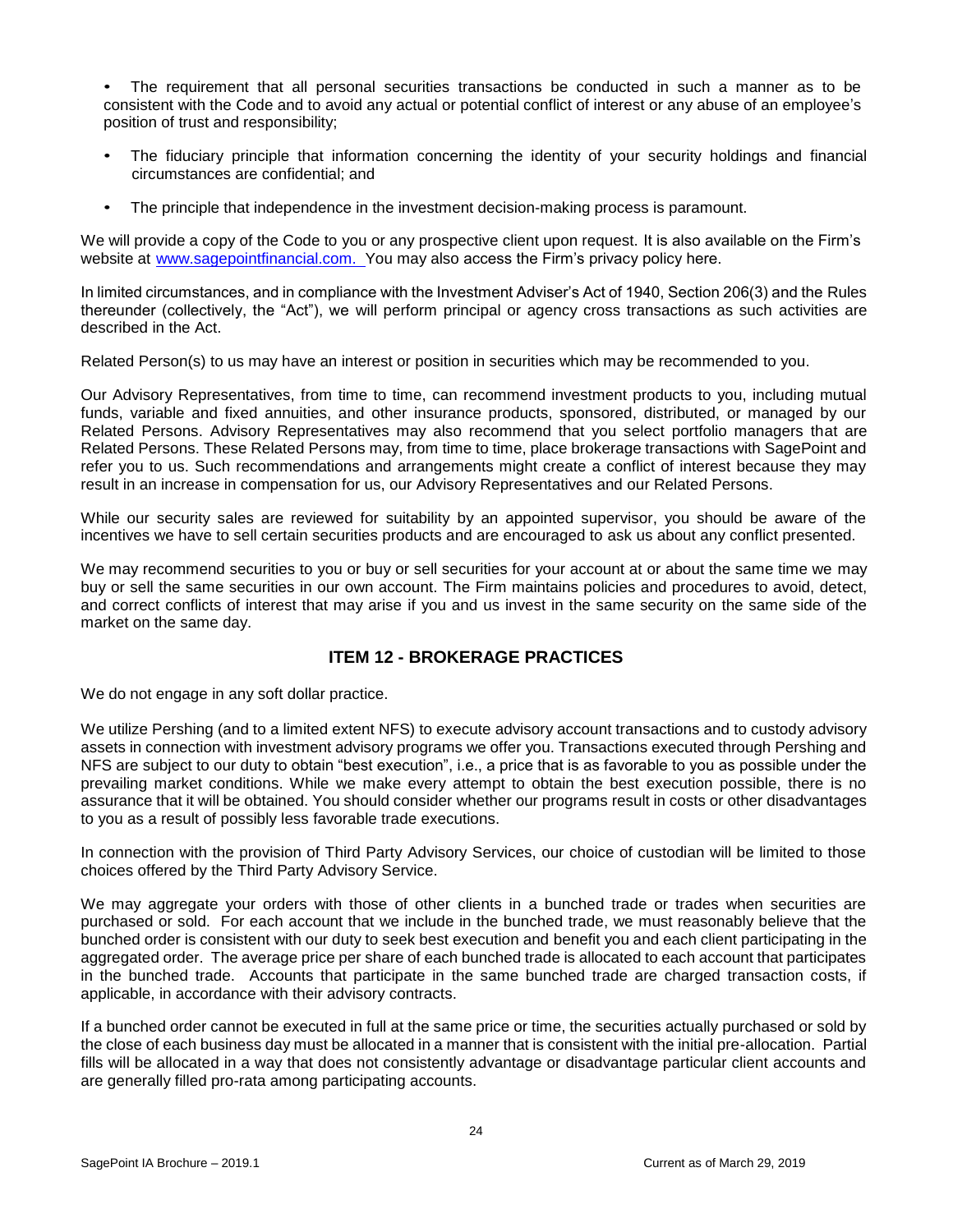The aggregation and allocation practices of mutual funds and third party managers that we recommend to you are disclosed in the respective mutual fund prospectuses and third party manager disclosure documents which will be provided to you.

## **ITEM 13 - REVIEW OF ACCOUNTS**

<span id="page-24-0"></span>Each purchase or sale of a security affected by our Advisory Representative in account is monitored for suitability by an appointed supervisor. In addition, our Advisory Representatives periodically review your accounts as needed, but no less than annually. Such review and consultation typically contain, when warranted, advice regarding recommended changes to your investments and recommendations for implementation of proposed changes.

You will receive monthly and/or quarterly account statements and depending on the advisory program we offer, a quarterly performance report ("QPR").

<span id="page-24-1"></span>QPRs are for informational purposes only and based on information believed to be accurate, but that we have not verified. For accurate account information, you must refer to the account statement from the account custodian.

## **ITEM 14 - CLIENT REFERRALS AND OTHER COMPENSATION**

#### **OTHER COMPENSATION**

You should be aware of and consider potential conflicts of interest related to direct and indirect forms of compensation and benefits that we and our Advisory Representatives may receive from in connection with investment products and services offered to clients. These forms of compensation are in addition to client advisory fees we receive and may create an incentive to recommend certain investment products and advisory services.

We maintain policies and procedures to ensure recommendations are suitable and require that Advisory Representatives always act in your best interest. We also maintain a supervisory structure to monitor the advisory activities of your Advisory Representative to reduce potential conflicts of interest. You are encouraged to ask us about any conflict presented. In particular, we note the following:

#### **TOP PRODUCER OPPORTUNITIES**

SagePoint offers additional educational, training and home office support for those Advisory Representatives that meet overall revenue production goals. While these goals are not specific to any type of product or service offered, they provide a financial incentive for Advisory Representatives to recommend investment products and advisory services in general.

#### **LOANS**

We provide loans to certain Advisory Representatives as incentive to establish, maintain, or expand their brokerdealer and advisory relationships with us. The repayments of such loans are typically dependent on the Advisory Representative retaining affiliation with us through the end of the loan period. These loans create a conflict of interest for your Advisory Representative to retain affiliation with us in order to avoid repayment of the loan.

#### **INDIRECT COMPENSATION AND REVENUE SHARING**

SagePoint maintains revenue sharing arrangements with certain mutual funds, variable insurance products, fixed insurance products, direct participation programs, alternative investments, 529 plans, unit investment trusts (UITs) (all preceding products referred to as "Packaged Product" or "Packaged Products") and third party money managers.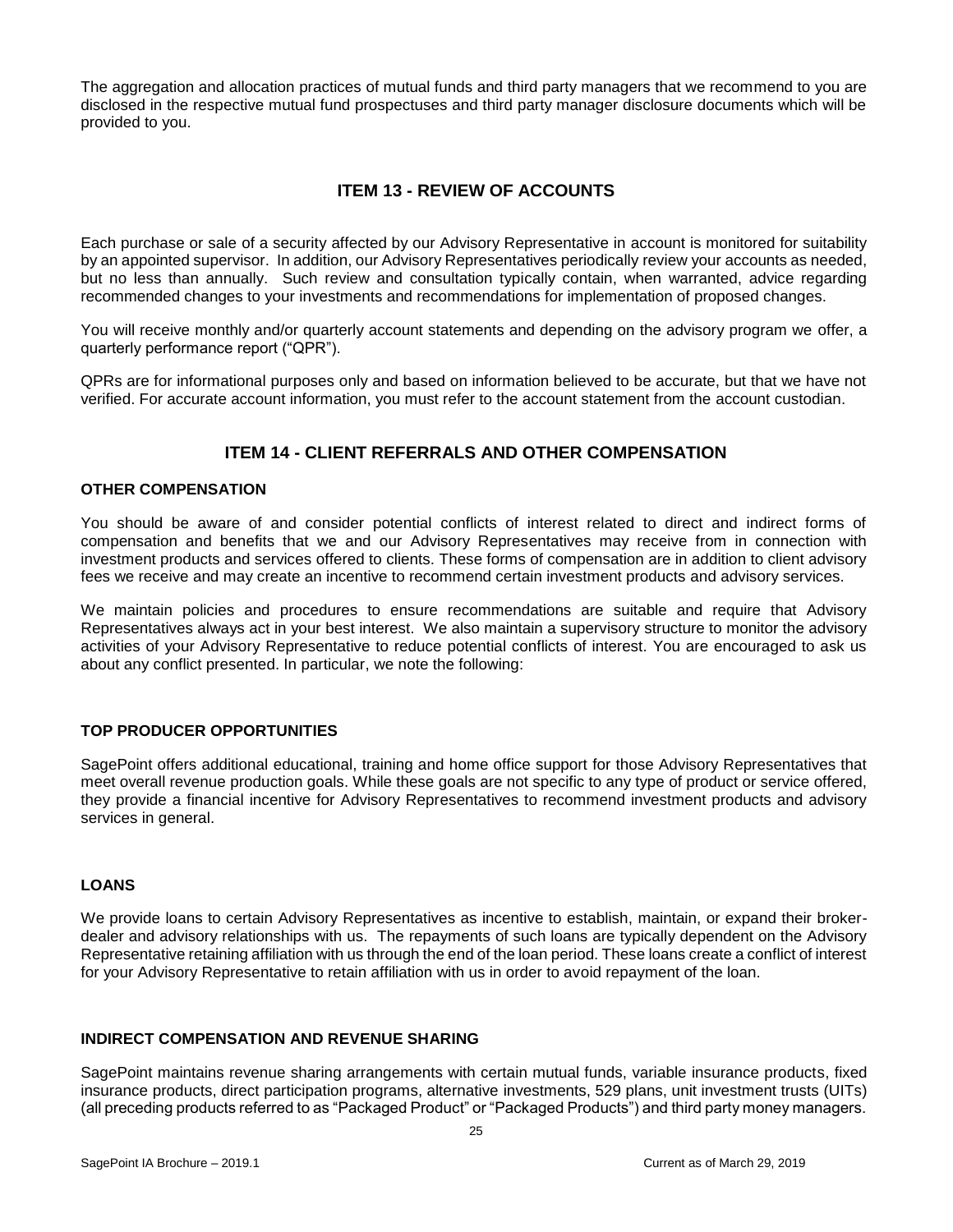The Packaged Products providers and third party money managers are hereinafter referred to as ("Strategic Partner" or Strategic Partners"). Strategic Partners are selected, in part, based on the competitiveness of their products, their technology, their customer service and their training capabilities. Strategic Partners have more opportunities than other companies to market and educate our Advisory Representatives on investments and the products they offer.

In addition to the customary sales charges, SagePoint receives compensation ("revenue sharing payments") from its Strategic Partners. Revenue sharing payments are typically calculated as a fixed fee or as an annual percentage of the amount of assets held by clients, or as a percentage of annual new sales, or as a combination of both. Strategic Partners may pay SagePoint differing amounts of revenue sharing, for which the Strategic Partner receives different benefits. Please see descriptions of revenue sharing payments received by SagePoint below.

A conflict of interest exists in that we are paid more revenue-sharing fees if you purchase one type of product instead of another and/or you purchase a product from one particular sponsor instead of another. Your Advisory Representative also indirectly benefits from Strategic Partner payments when the money is used to support costs relating to product review, marketing or training, or for waiver of ticket charges, as described below. Your Advisory Representative does not receive any compensation associated with the revenue sharing payments.

SagePoint will update information regarding Strategic Partners, Third Party Money Managers and other firms who participate in revenue sharing arrangements with SagePoint on its website on a regular basis. For additional information, please refer to "the "Client Information and Disclosures" section of our website at www.sagepointfinancial.com.

## **A. Mutual Funds and Variable Annuities**

Strategic Partners pay extra compensation to the broker-dealer in addition to the usual product compensation described in the prospectus. The additional amounts Strategic Partners pay vary from one Strategic Partner to another and from year to year. Some Strategic Partners pay up to 30 basis points (0.30%) of your total purchase amount of a mutual fund or variable insurance product. So, for example, if you invest \$10,000 in a mutual fund, the broker-dealer could be paid up to \$30. (A "basis point" is equal to one one-hundredth of a percentage point). Additionally, some Strategic Partners make a monthly or quarterly payment or additional monthly or quarterly payment based on the assets you hold in the fund or variable insurance product over a period of time of up to 18 basis points (0.18%) per year. For example, on a holding of \$10,000, the broker-dealer could receive up to \$18. Alternatively, the broker-dealer may receive compensation from the mutual fund or insurance company as: (1) a flat fee regardless of the amount of new sales or assets held in client accounts; or (2) the greater of such flat fee or amount based on assets and/or new sales as referenced above and any ticket charge payments referenced below.

Mutual Fund firms may also participate in broker-dealer's DirectChoice Program. The broker-dealer generally receives additional asset-based compensation from the partners for participation in the DirectChoice Program. The broker-dealer can be paid up to an additional 3 basis points (.03%) of assets you hold in funds participating in the DirectChoice Program.

## **B. Mutual Fund and Variable Annuity Ticket Charges**

Other than a purchase of a Strategic Partner variable annuity, when you purchase a variable annuity your Advisory Representative is charged a \$20 variable annuity transaction fee on initial investments and the same amount on subsequent investments greater than \$5000. Every mutual fund offered by the broker-dealer may be purchased without a ticket charge by processing the transaction with a check and application sent directly to the mutual fund or insurance company.

## **C. Fixed Insurance Products**

Some Designated Insurance Companies pay amounts in addition to sales commissions to compensate SagePoint for the enhanced marketing and training opportunities. In the case of a fixed annuity, SagePoint may receive up to 30 basis points (.30%) of your purchase amount in revenue sharing. For other fixed insurance products, SagePoint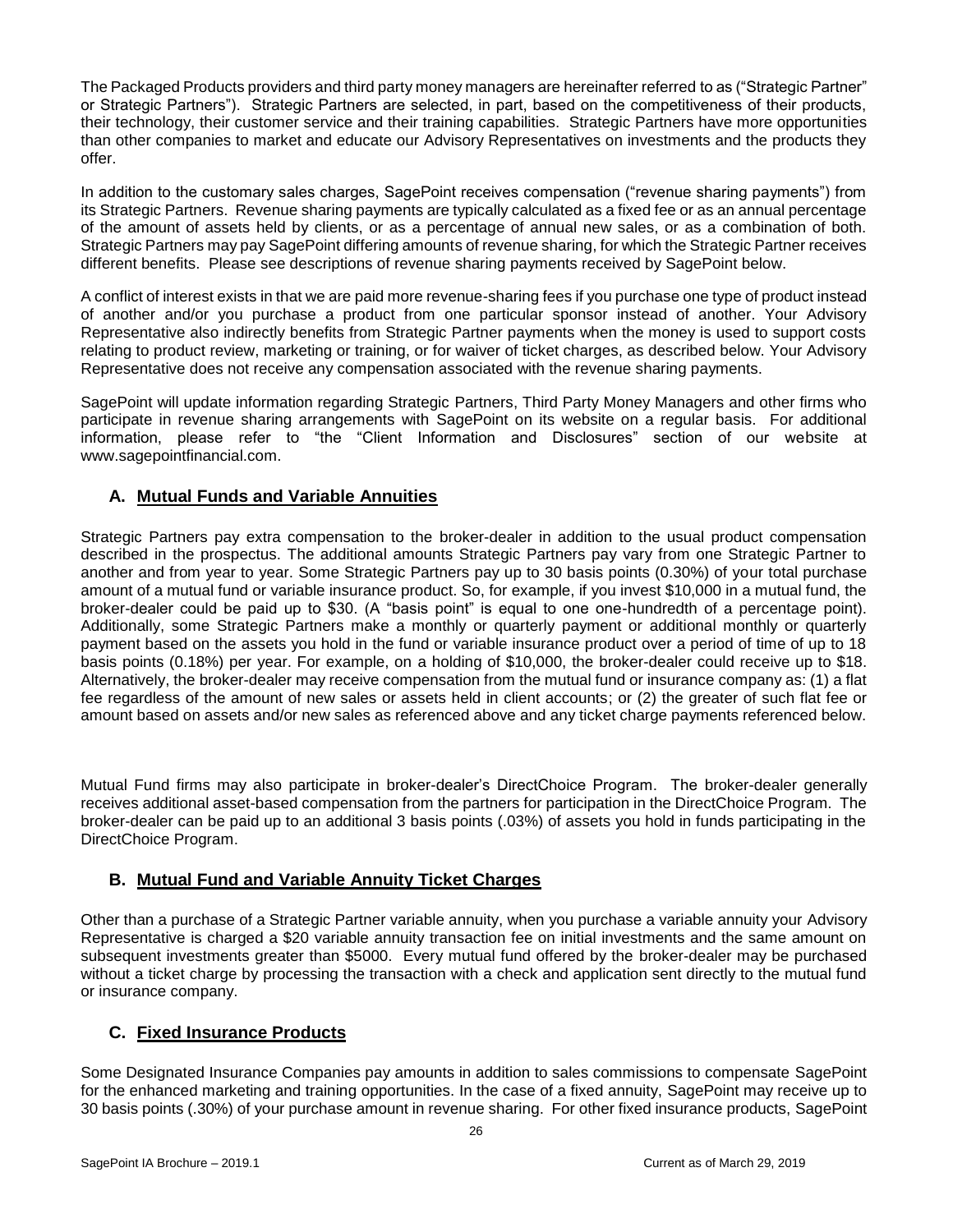may receive with a flat fee, or up to 10% of total premiums paid to a Designated Insurance Company. For a current list of Designated Insurance Companies, please see Designated Insurance Companies within the "Client Information and Disclosures" section of our website at www.sagepointfinancial.com.

## **D. Assets in 529 Plans**

While SagePoint does not receive revenue sharing payments in relation to sales of 529 Plans, the amount of sales and/or assets in 529 Plans may be included by Strategic Partners in determining the amount revenue sharing payments. SagePoint does not separately account for these payments and does not have any 529 Plan Strategic Partners.

## **E. Direct Participation Programs and Alternative Investment Products**

In addition to retail commissions and a dealer manager reallowance of up to 150 basis points (1.5%) of the sales amount as a marketing reallowance, SagePoint may receive fixed amount payments from direct participation programs and alternative investment products (collectively, "Alternative Investment Product Strategic Partners") for attendance at meetings. For a current list of Alternative Investment Product Strategic Partners, please see Alternative Investment Product Strategic Partners within the "Client Information and Disclosures" section of our website at [www.sagepointfinancial.com.](http://www.sagepointfinancial.com/)

## **F. Retirement Plan Strategic Partners Program**

SagePoint may also receive certain fixed dollar amount revenue sharing payments from third-party firms, including plan recordkeeping platforms as well as investment managers of mutual funds and the issuers of annuities (each a "Retirement Strategic Plan Partner"). This is a fixed dollar payment that does vary based on the amount of the Plan's investment in any product or utilization of any Retirement Plan Partner's services. Retirement Plan Partners may also pay Broker-Dealer expenses, or provide non-cash items and services, to facilitate training and educational meetings for affiliated financial advisors, which similarly do not depend on the amount of the Plan's investment in any product or utilization of any Retirement Plan Partners' services. For a current list of our Retirement Plan Partners, please see RETIREMENT PLAN PARTNERS within the "Client Information and Disclosures" section of our website at [www.sagepointfinancial.com.](http://www.sagepointfinancial.com/)

## **G. Third Party Management Programs**

SagePoint also enters into revenue sharing arrangements with certain third party money managers. Third Party Managers that participate in revenue sharing arrangements are provided greater access to our financial advisors to provide training and other educational presentations and product information so that they can serve investors better. From Third Party Money Managers, SagePoint may receive up to 20 basis points (0.20%) per year of the assets under management or up to 20 basis points (0.20%) of management fees earned on behalf of Advisory Representatives of SagePoint. SagePoint may also receive up to 5 basis points (.05%) on gross sales placed with a Third Party Manager.

## **H. Retirement Plan Advisory Accounts**

SagePoint does not accept the aforementioned mutual fund Strategic Partner revenue sharing payments on sales or assets held in investment advisory accounts of a plan subject to Title I of the Employee Retirement Income Security Act of 1974, described in section 4975(e)(1)(A) of the Internal Revenue Code ("IRS Code") or an individual retirement account or annuity described in Internal Revenue Code section 4975(e)(1)(B) – (F) ("Qualified Advisory Accounts"). Instead mutual fund Strategic Partners will pay a fixed dollar amount annual partnership fee of up to approximately \$475,000 in exchange for certain marketing and services provided by Broker-Dealers in connection with these account types.

## **I. Clearing Firms**

NFS and Pershing provide compensation to SagePoint offset its general operating expenses. Compensation received consists of a fixed dollar amount and percentage of total assets held in brokerage accounts.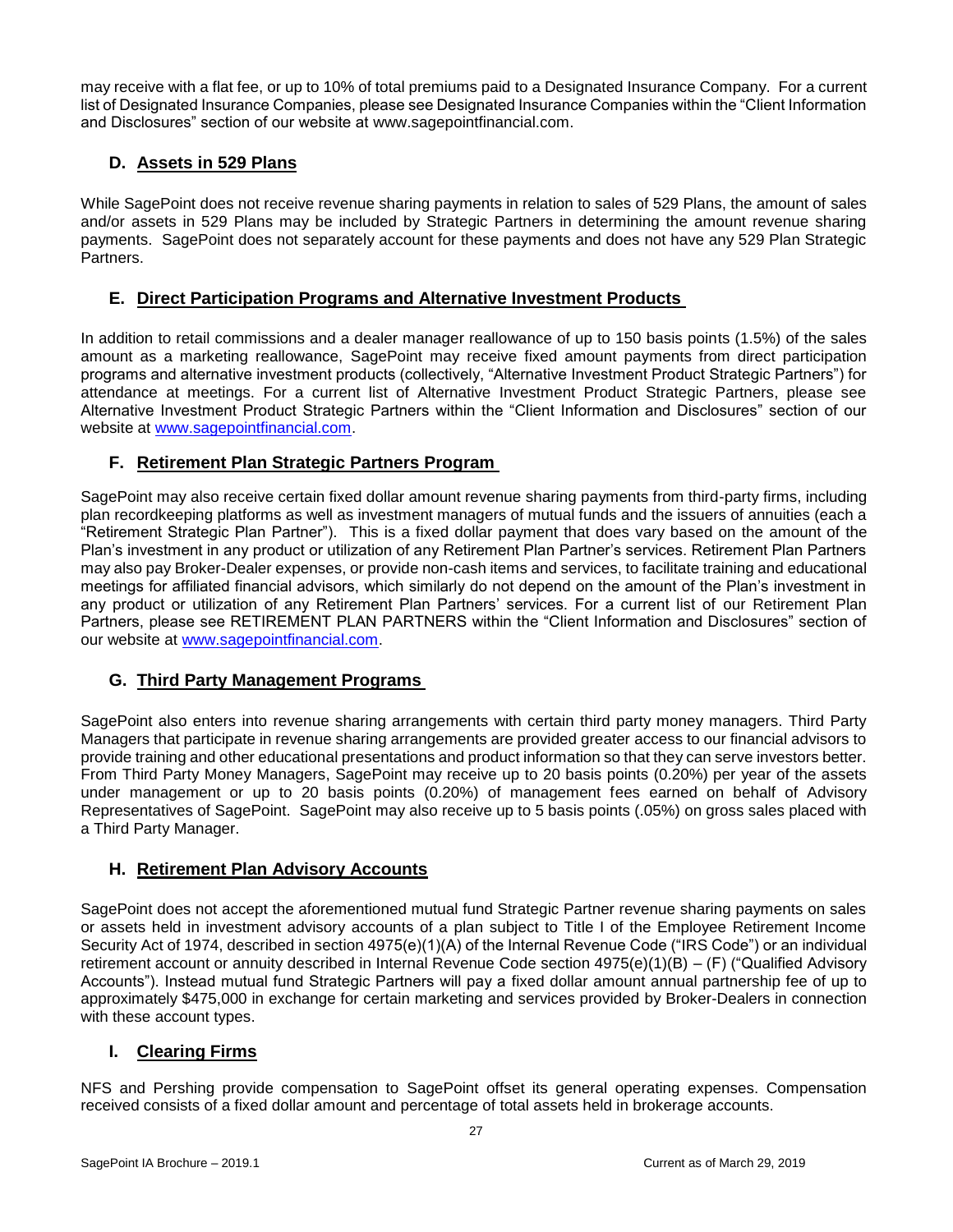## **J. Other Cash and Non-Cash Compensation**

In addition to reimbursement of training and educational meeting costs, SagePoint and its Advisory Representatives may receive promotional items, meals or entertainment or other non-cash compensation from representatives of mutual fund companies, insurance companies, and Alternative Investment Products, as permitted by regulatory rules. Additionally, sales of any mutual funds, variable insurance products and Alternative Investment Products, whether or not they are those of Strategic Partners, may qualify financial advisors for additional business support and for attendance at seminars, conferences and entertainment events. Further, some home-office management and certain other employees may receive a portion of their employment compensation based on sales of products of Strategic Partners and/or certain sponsors of Alternative Investment Products. From time to time, non-Strategic Partners may attend Broker-Dealer sponsored meetings for a fee.

## **CLIENT REFERRALS**

SagePoint has arrangements with individuals ("Solicitors") under which the Solicitors introduce potential advisory clients to the Firm in exchange for a referral fee. Solicitor arrangements are conducted in accordance with the SEC's "Solicitor Rule" (Rule 206(4)-3). If you are introduced to us through a Solicitor, a separate disclosure statement is provided to you advising that a referral fee is being paid to an individual that is unaffiliated with the Firm.

## **NETWORKING ARRANGEMENTS**

There is an option for SagePoint and its Advisory Representatives to offer advisory services on the premises of unaffiliated financial institutions, like banks or credit unions. In such a case, the Firm will enter into networking agreements with financial institutions pursuant to which we share compensation, including a portion of the advisory fee, with the financial institution for the use of the financial institution's facilities and for client referrals.

## **ITEM 15 – CUSTODY**

<span id="page-27-0"></span>Although the Firm's advisory assets are held by Pershing (and to a limited extent NFS), the Firm is deemed to have custody of client funds because it has the ability to direct such custodians to deduct advisory fees from the client's account and because some client accounts have standing letters of instruction or other similar asset transfer authorization agreement ("SLOAs"). SagePoint maintains procedures to ensure these SLOAs are signed by the client and give us the authority to transfer funds to a third party as directed by the client.

SagePoint provides quarterly performance reports to clients. On at least a quarterly basis, you will also receive quarterly performance reports from the qualified custodian. SagePoint urges you to carefully review the statements we send you and compare them with the statements provided by the qualified custodian. You should promptly notify us or your Advisory Representative upon discovery of any errors, discrepancies or irregularities.

## **ITEM 16 - INVESTMENT DISCRETION**

<span id="page-27-1"></span>We manage your accounts on either a discretionary or non-discretionary basis. We will only manage your account on a discretionary basis upon obtaining your consent. Your consent is typically granted and evidenced in the client agreement that you sign with us. We define discretion as: the ability to trade your account, without obtaining your prior consent, the securities and amount of securities to be bought or sold, and the timing of the purchase or sale. It does not extend to the withdrawal or transfer of your account funds.

We give advice and take action in the performance of our duties to you, which differs from advice given, or the timing and nature of action taken, with respect to our clients' accounts.